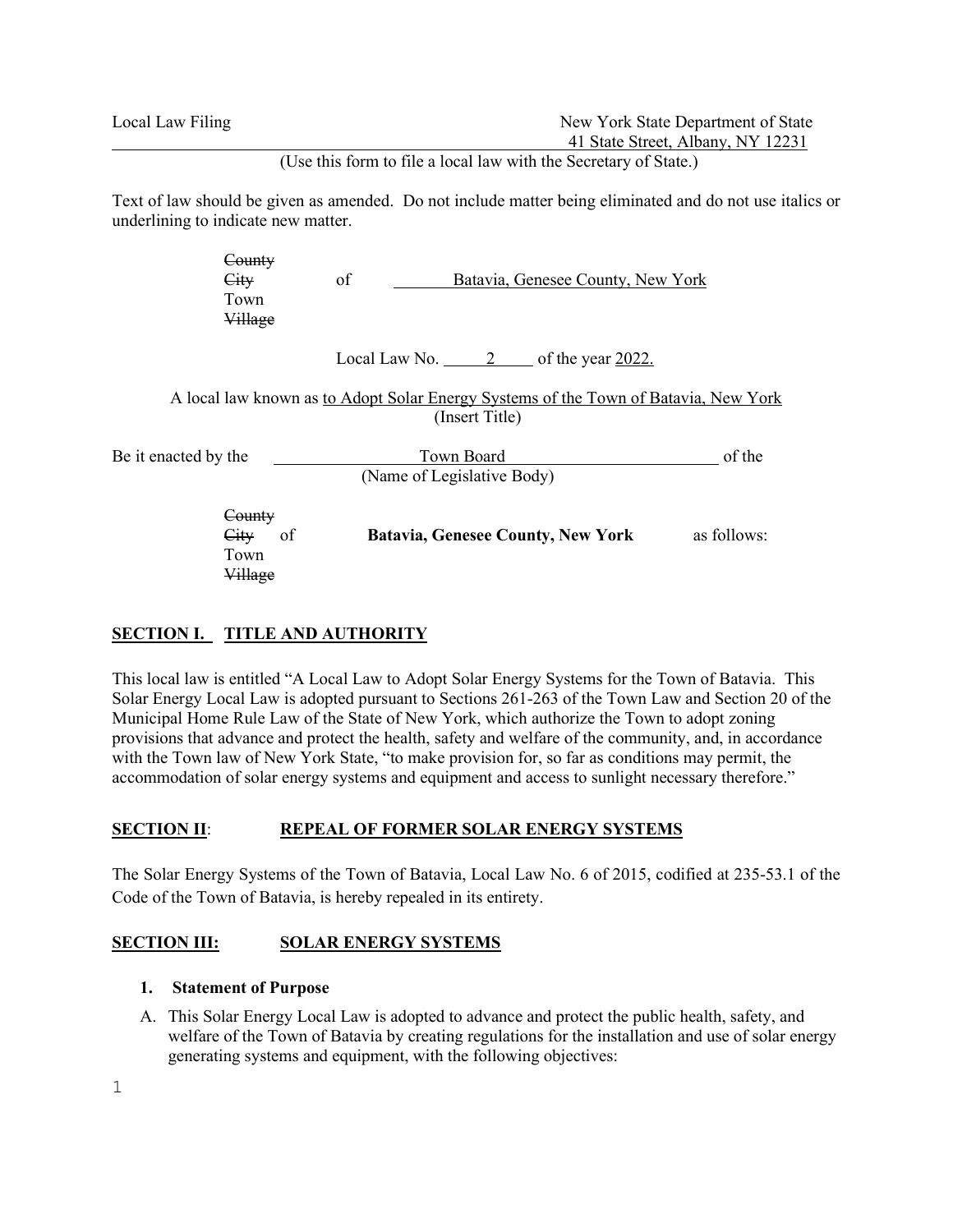- 1. To take advantage of a safe, abundant, renewable and non-polluting energy resource;
- 2. To decrease the cost of electricity to the owners of residential and commercial properties, including single-family houses;
- 3. To increase employment and business development in the Town to the extent reasonably practical, by furthering the installation of Solar Energy Systems;
- 4. To mitigate the impacts of Solar Energy Systems on environmental resources such as important agricultural lands, forests, wildlife and other protected resources;
- 5. To create synergy between solar and the Town's Comprehensive Plan; and
- 6. To facilitate the location of the larger solar energy systems in a way that best fits into the surrounding neighborhood and the adjoining uses.

### **2. Definitions**

The following definitions shall apply to this Chapter and supersede any conflicting definitions found elsewhere in the Code:

BUILDING-INTEGRATED SOLAR ENERGY SYSTEM: A combination of Solar Panels and Solar Energy Equipment integrated into any building envelope system such as vertical facades, semitransparent skylight systems, roofing materials, or shading over windows, which produce electricity for onsite consumption.

FARMLAND OF STATEWIDE IMPORTANCE: Land, designated as "Farmland of Statewide Importance" in the U.S. Department of Agriculture Natural Resources Conservation Service (NRCS)'s Soil Survey Geographic (SSURGO) Database on Web Soil Survey, that is of state-wide importance for the production of food, feed, fiber, forage, and oilseed crops as determined by the appropriate state agency or agencies. Farmland of Statewide Importance may include tracts of land that have been designated for agriculture by state law. The Town of Batavia Farmland Protection Plan shall be reviewed.

FRONT YARD: The unoccupied, open space within and extending the full width of the lot from the front lot line to the front line of the principal building which is nearest to such front lot line. GLARE: The effect by reflections of light with intensity sufficient as determined in a commercially reasonable manner to cause annoyance, discomfort, or loss in visual performance and visibility in any material respects.

GROUND-MOUNTED SOLAR ENERGY SYSTEM: A Solar Energy System that is anchored to the ground via a pole or other mounting system, detached from any other structure, that generates electricity for onsite or offsite consumption.

[LOT:](https://ecode360.com/8982543#8982543) Land occupied, or which may be occupied by a building and its accessory uses, together with required open spaces, having not less than the minimum area, width and depth required for a lot in the district in which such land is situated, and having frontage on a street or other means of access as may be determined by the Planning Board to be adequate as a condition for issuance of a building permit. Any land included in a public road, street or highway right-of-way shall not be considered part of the lot for zoning purposes.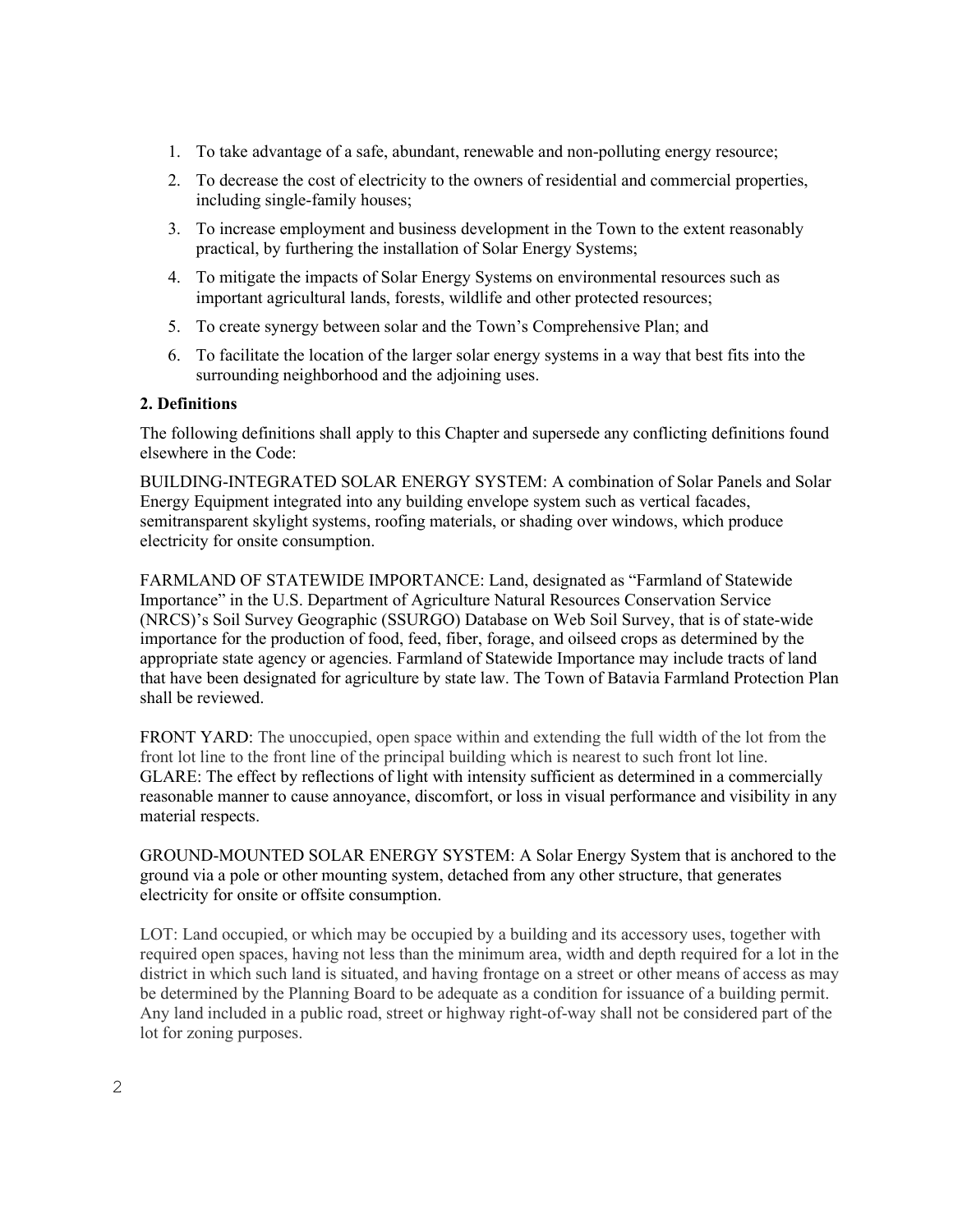[LOT AREA:](https://ecode360.com/8982544#8982544) The total area within property lines. Any land included in a public road, street or highway right-of-way shall not be included in calculating lot area.

[LOT, CORNER:](https://ecode360.com/8982545#8982545) A lot located at the junction of and fronting on two or more intersecting streets. (Also see the definition "lot line, front.")

[LOT DEPTH:](https://ecode360.com/8982546#8982546) The mean horizontal distance from the street right-of-way line of the lot to its opposite rear line measured at right angles to the street right-of-way line.

[LOT FRONTAGE:](https://ecode360.com/8982547#8982547) The horizontal distance between the side lot lines, measured at the street right-ofway line.

[LOT LINE:](https://ecode360.com/8982548#8982548) The property lines bounding a lot as defined herein.

LOT LINE FRONT: In the case of a lot abutting upon only one street, the line separating the lot from the street right-of-way. In the case of a lot abutting more than one street, each street line shall be considered a front lot line.

[LOT LINE, REAR:](https://ecode360.com/8982550#8982550) The lot line which is generally opposite the front lot line. If the rear lot line is less than 10 feet in length, or if the lot comes to a point at the rear, the rear lot line shall be deemed to be a line parallel to the front line, not less than 10 feet long, lying wholly within the lot and farthest from the front lot line.

[LOT LINE, SIDE:](https://ecode360.com/8982551#8982551) The property line or lines extending from the front lot line to the rear lot line, except in the case of corner lots which have no rear lot line.

[LOT WIDTH:](https://ecode360.com/8982552#8982552) The horizontal distance between the side lot lines, measured at right angles to the lot depth.

NATIVE PERENNIAL VEGETATION: native wildflowers, forbs, and grasses that serve as habitat, forage, and migratory way stations for pollinators and shall not include any prohibited or regulated invasive species as determined by the New York State Department of Environmental Conservation. NON-PARTICIPATING PROPERTY: Any property that is not a participating property.

PARTICIPATING PROPERTY: A host property or any real property that is the subject of an agreement between the property owner and a Solar Energy System owner (or affiliate) regardless of whether any part of a Solar Energy System is constructed on said property (this agreement status will impacts certain requirements of this Code; specifically setbacks).

POLLINATOR: bees, birds, bats, and other insects or wildlife that pollinate flowering plants, and includes both wild and managed insects.

PRIME FARMLAND: Land, designated as "Prime Farmland" in the U.S. Department of Agriculture Natural Resources Conservation Service (NRCS)'s Soil Survey Geographic (SSURGO) Database on Web Soil Survey, that has the best combination of physical and chemical characteristics for producing food, feed, forage, fiber, and oilseed crops and is also available for these land uses. In determining Prime Farmland consideration must also be given to the Town of Batavia's Farmland Protection Plan.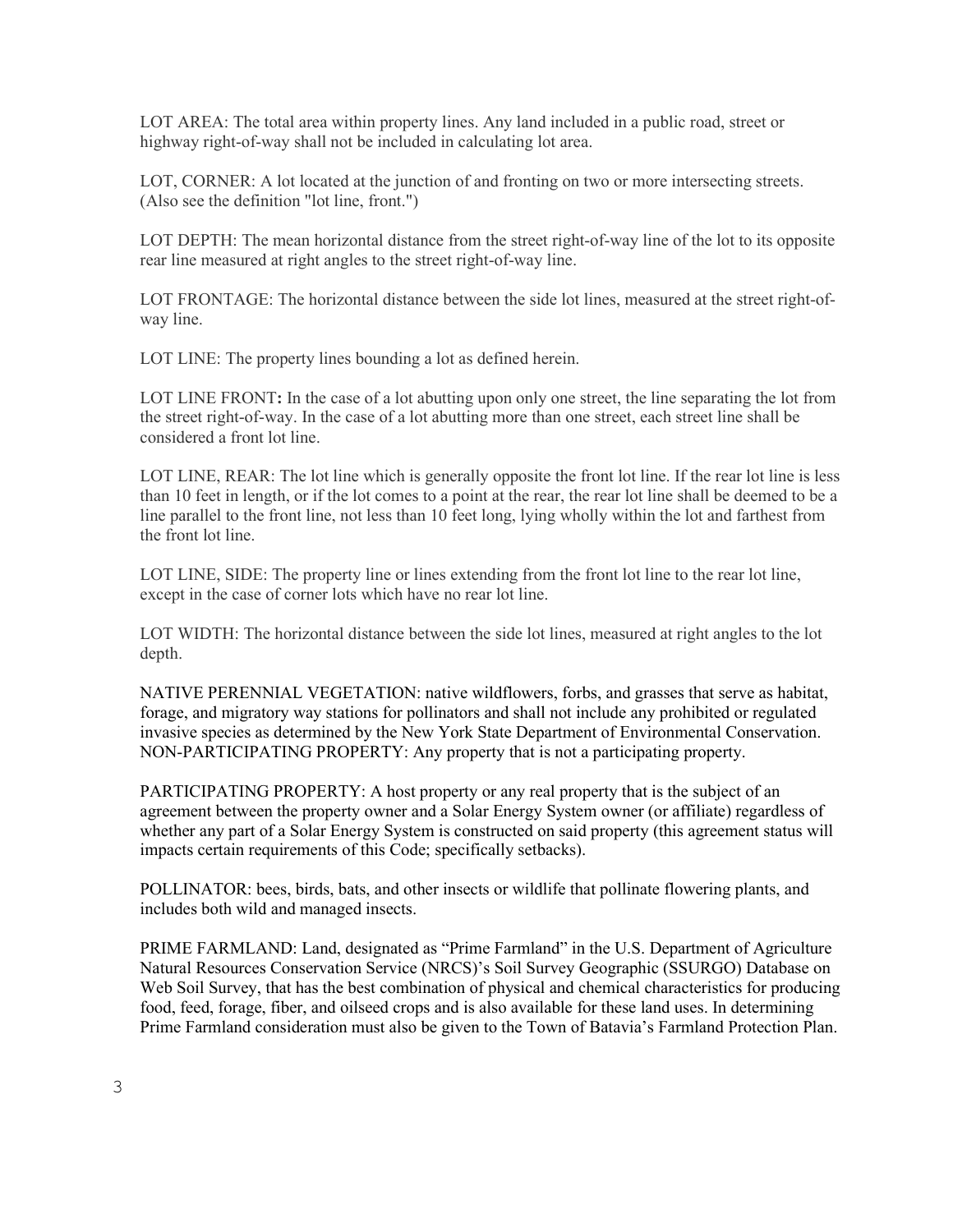ROOF-MOUNTED SOLAR ENERGY SYSTEM: A Solar Energy System located on the roof of any legally permitted building or structure that produces electricity for onsite or offsite consumption. SETBACK –The distance from a front, side or rear lot line or structure to the fence that surrounds the solar installation, or any equipment not located within the fence line.

SOLAR ACCESS: Space open to the sun and clear of overhangs or shade so as to permit the use of active and/or passive Solar Energy Systems on individual properties.

SOLAR ENERGY EQUIPMENT: Electrical material, hardware, inverters, conduit, storage devices, or other electrical and photovoltaic equipment associated with the production of electricity.

SOLAR ENERGY SYSTEM: The components and subsystems required to convert solar energy into electric energy suitable for use. The term includes, but is not limited to, Solar Panels and Solar Energy Equipment. The area of a Solar Energy System includes all the land inside the perimeter of the Solar Energy System, which extends to any interconnection equipment. A Solar Energy System is classified as a Tier 1, Tier 2, Tier 3 or Tier 4 Solar Energy System as follows:

- A. Tier 1 Solar Energy Systems include the following:
	- a. Roof-Mounted Solar Energy Systems
	- b. Building-Integrated Solar Energy Systems
- B. Tier 2 Solar Energy Systems include Ground-Mounted Solar Energy Systems (that are accessory uses/structures) with a total surface area of all solar panels on the lot of up to 4,000 square feet and that generate up to 110% of the electricity consumed on the site over the previous 12 months (information on consumption to be provided at time of application).
- C. Tier 3 Solar Energy Systems are systems that are not included in the list for Tier 1 and Tier 2 Solar Energy Systems and do not exceed 30 acres in size (as defined by the fenced in area). They can be primary or accessory uses/structures.
- D. Tier 4 Solar Energy Systems are systems that are not included in the list of Tier 1, Tier 2, and Tier 3 systems.

SOLAR FARM: An area of land used primarily for the purpose of producing electricity by means of a solar energy system.

SOLAR PANEL: A photovoltaic device capable of collecting and converting solar energy into electricity.

SOLAR SKYSPACE: See Solar Access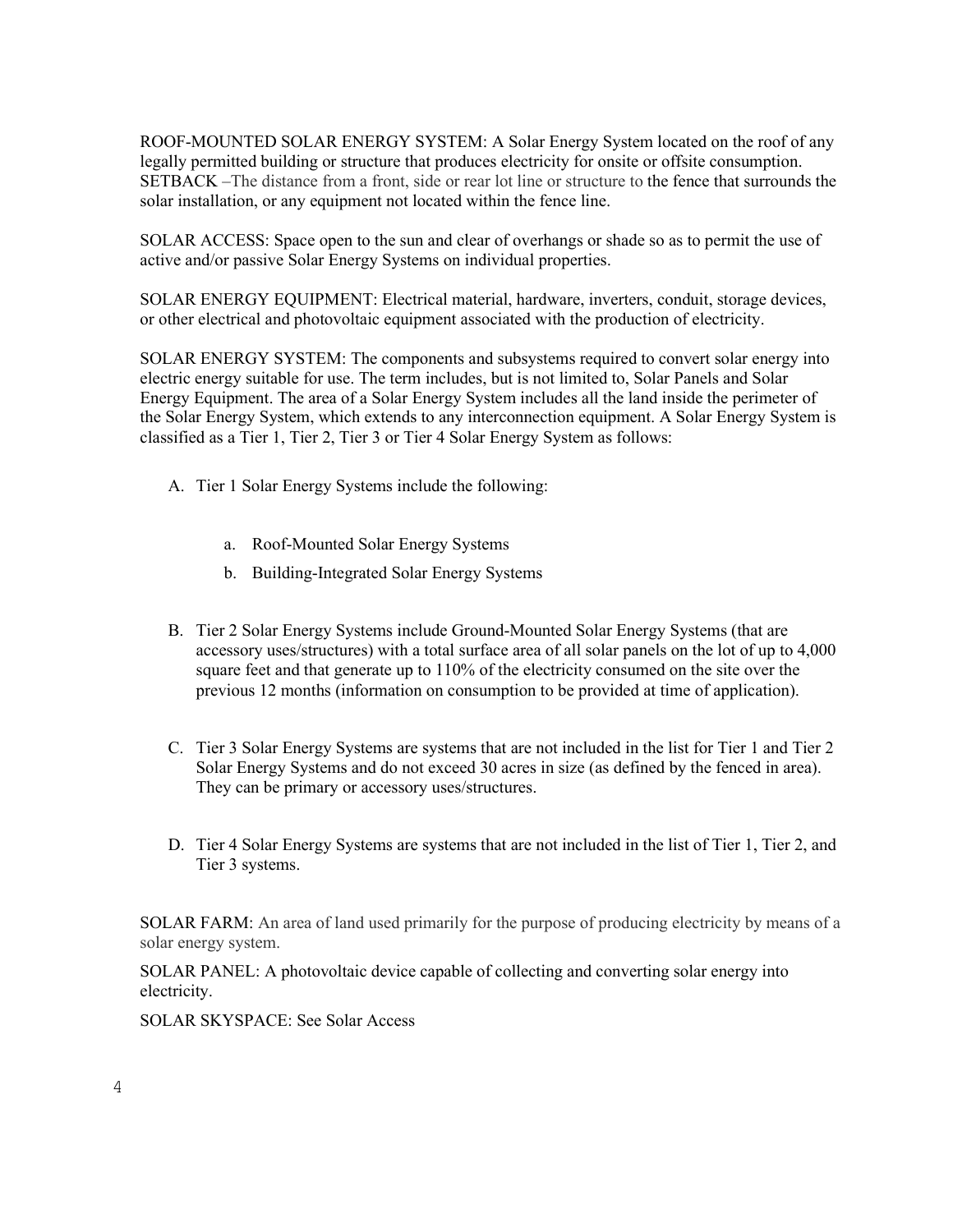STORAGE BATTERY: A device that stores energy and makes it available in an electrical form.

STRUCTURE: For this law, a structure is defined as a residential dwelling, commercial or industrial building (habitable buildings). It does not include such things as garages, sheds, barns, etc.

The following definitions are acronyms used in this solar code.

Per- and polyfluoroalkyl substances (PFASs) are synthetic [organofluorine](https://en.wikipedia.org/wiki/Organofluorine_chemistry) [chemical compounds](https://en.wikipedia.org/wiki/Chemical_compound) that have multiple [fluorine](https://en.wikipedia.org/wiki/Fluorine) [atoms](https://en.wikipedia.org/wiki/Atom) attached to an [alkyl](https://en.wikipedia.org/wiki/Alkyl) chain. As such, they contain at least one perfluoroalkyl [moiety,](https://en.wikipedia.org/wiki/Moiety_(chemistry))  $-C_nF_{2n-1}$ <sup>[1][[2\]](https://en.wikipedia.org/wiki/Per-_and_polyfluoroalkyl_substances#cite_note-2)</sup> According to the Organisation for Economic Co-operation and [Development](https://en.wikipedia.org/wiki/Organisation_for_Economic_Co-operation_and_Development) (OECD):<sup>[3][[4\]](https://en.wikipedia.org/wiki/Per-_and_polyfluoroalkyl_substances#cite_note-4)</sup>

PFASs are defined as fluorinated substances that contain at least one fully fluorinated methyl or methylene carbon atom (without any H/Cl/Br/I atom attached to it), i.e. with a few noted exceptions, any chemical with at least a perfluorinated [methyl group](https://en.wikipedia.org/wiki/Methyl_group) (–CF<sub>3</sub>) or a perfluorinated [methylene group](https://en.wikipedia.org/wiki/Methylene_group) (–CF<sub>2</sub>–) is a PFAS.

Perfluorooctanesulfonic acid (PFOS) [\(conjugate base](https://en.wikipedia.org/wiki/Conjugate_acid) perfluorooctanesulfonate) is an [anthropogenic](https://en.wikipedia.org/wiki/Human_impact_on_the_environment) (human-made) [fluorosurfactant,](https://en.wikipedia.org/wiki/Fluorosurfactant) now regarded as a global [pollutant.](https://en.wikipedia.org/wiki/Pollutant) PFOS was the key ingredient in [Scotchgard,](https://en.wikipedia.org/wiki/Scotchgard) a fabric protector made by [3M,](https://en.wikipedia.org/wiki/3M) and related stain repellents. In many contexts, PFOS refers to the parent sulfonic acid and its various salts of perfluorooctanesulfonate. These are all colorless or white, water soluble solids. Although of low acute toxicity, PFOS has attracted much attention for its pervasiveness and environmental impact.

Perfluorooctanoic acid (PFOA) [\(conjugate base](https://en.wikipedia.org/wiki/Conjugate_acid) perfluorooctanoate) — also known colloquially as C8 is a [perfluorinated carboxylic acid](https://en.wikipedia.org/wiki/Perfluorinated_carboxylic_acid) produced and used worldwide as an industrial [surfactant](https://en.wikipedia.org/wiki/Surfactant) in chemical processes and as a material [feedstock.](https://en.wikipedia.org/wiki/Feedstock) PFOA is considered a surfactant, or fluorosurfactant, due to its chemical structure, which consists of a perfluorinated, *n*-octyl "tail group" and a [carboxylate](https://en.wikipedia.org/wiki/Carboxylate) "head group". The head group can be described as [hydrophilic](https://en.wikipedia.org/wiki/Hydrophilic) while the [fluorocarbon](https://en.wikipedia.org/wiki/Fluorocarbon) tail is both [hydrophobic](https://en.wikipedia.org/wiki/Hydrophobic) and [lipophobic.](https://en.wikipedia.org/wiki/Lipophobic) The tail group is inert and does not interact strongly with polar or non-

polar chemical [moieties;](https://en.wikipedia.org/wiki/Moiety_(chemistry)) the head group is reactive and interacts strongly with polar groups, specifically water.

GenX is a [Chemours](https://en.wikipedia.org/wiki/Chemours) trademark name for a synthetic, short-chain [organofluorine](https://en.wikipedia.org/wiki/Organofluorine) chemical compound, the ammonium salt of [hexafluoropropylene oxide dimer acid](https://en.wikipedia.org/wiki/Hexafluoropropylene_oxide_dimer_acid) [\(HFPO-DA\)](https://en.wikipedia.org/wiki/FRD-903) fluoride. It can also be used more informally to refer to the group of related fluorochemicals that are used to produce GenX.

### **3. Applicability**

- A. The requirements of this Local Law shall apply to all Solar Energy Systems permitted, installed, or modified in the Town of Batavia after the effective date of this Local Law, excluding general maintenance and repair.
- B. Solar Energy Systems constructed or installed prior to the effective date of this Local Law shall not be required to meet the requirements of this Local Law.
- C. Modifications to an existing Solar Energy System that increase the Solar Energy System area by more than 5% of the original area of the Solar Energy System (exclusive of moving any fencing) shall be subject to this Local Law.
- D. All Solar Energy Systems shall be designed, erected, and installed in accordance with all applicable codes, regulations, and industry standards as referenced in the NYS Uniform Fire Prevention and Building Code ("Building Code"), the NYS Energy Conservation Code ("Energy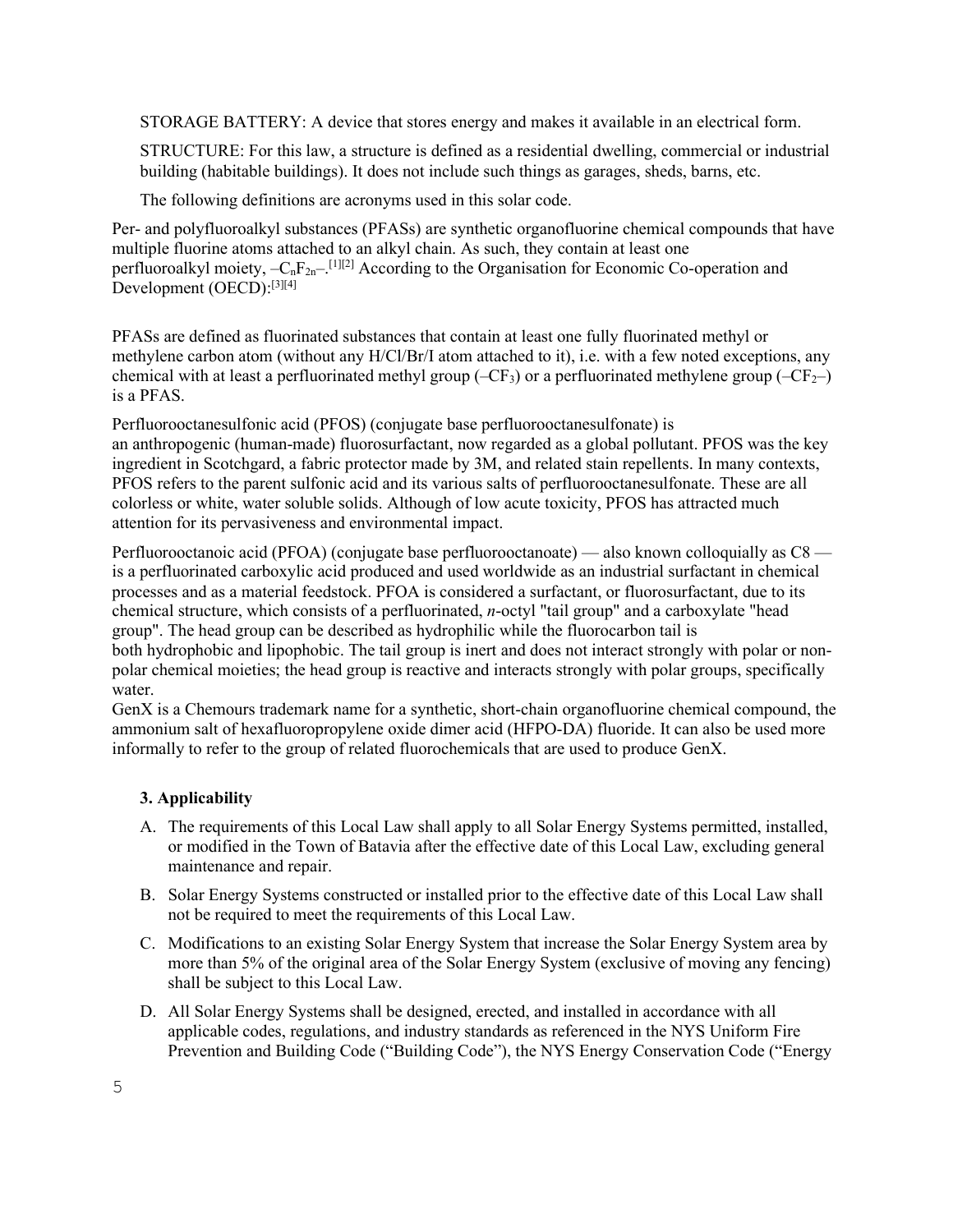Code"), the NYS Property Maintenance Code and the Code of the Town of Batavia.

### **4. General Requirements**

- A. A Building permit shall be required for installation of all Solar Energy Systems.
- B. It is the developer's responsibility to ensure solar skyspace/access.
- C. Issuance of permits and approvals by the Planning Board shall include review pursuant to the State Environmental Quality Review Act (SEQRA).
- D. This Article shall take precedence over any inconsistent provision of the Zoning Law of the Town of Batavia.

### **5. Permitting Requirements for Tier 1 Solar Energy Systems**

All Tier 1 Solar Energy Systems shall be permitted in all zoning districts and shall be exempt from site plan review under the local zoning code or other land use regulation, subject to the following conditions for each type of Solar Energy Systems:

- A. Roof-Mounted Solar Energy Systems
	- 1. Roof-Mounted Solar Energy Systems shall incorporate, when feasible, the following design requirements:
		- a. Solar Panels on pitched roofs shall be mounted with a maximum distance of 8 inches between the roof surface and the highest edge of the system.
		- b. Solar Panels on pitched roofs shall be installed parallel to the roof surface on which they are mounted or attached.
		- c. Solar Panels on pitched roofs shall not extend higher than the highest point of the roof surface on which they are mounted or attached.
		- d. Solar Panels on flat roofs shall not extend above the top of the surrounding parapet, or more than 24 inches above the flat surface of the roof, whichever is higher.
	- 2. Glare: All Solar Panels shall have anti-reflective coating(s). These coatings shall not contain per- polyflouoroalkyl (PFAS) substances(including PFOA, PFOS and GenX chemicals) or other hazardous substances (documentation of such to be provided with the application).
	- 3. Height: Roof-Mounted Solar Energy Systems shall be subject to the maximum height regulations specified for principal and accessory buildings within the underlying zoning district.
- B. Building-Integrated Solar Energy Systems shall be shown on the plans submitted for the building permit application for the building containing the system.

## 6. **Permitting Requirements for Tier 2 Solar Energy Systems**

All Tier 2 Solar Energy Systems shall be permitted in all zoning districts as accessory structures and shall be exempt from site plan review under the local zoning code or other land use regulations, subject to the following conditions:

A. Glare: All Solar Panels shall have anti-reflective coating(s). These coatings shall not contain perpolyflouoroalkyl (PFAS) substances(including PFOA, PFOS and GenX chemicals) or other hazardous substances (documentation of such to be provided with the application).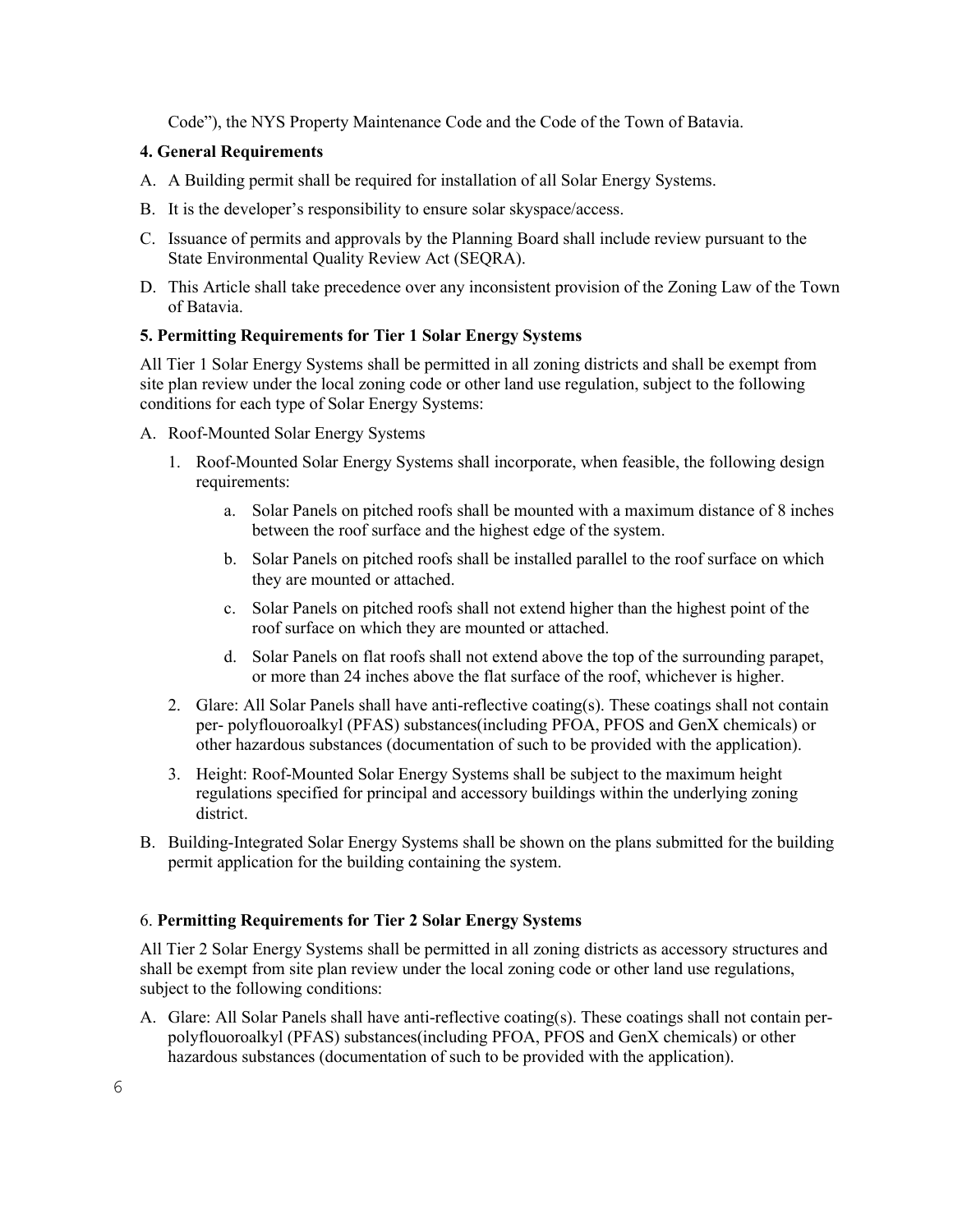- B. Setbacks: Tier 2 Solar Energy Systems shall be subject to the setback regulations specified for the accessory structures within the underlying zoning district (but in no case should they be within 20 feet of a property line). All Ground-Mounted Solar Energy Systems shall only be installed in the side or rear yards in residential districts.
- C. Height: Tier 2 Solar Energy Systems shall be subject to the height limitations specified for accessory structures within the underlying zoning district (but in no case should be greater than 15 feet in height).
- D. Screening and Visibility.
- 1. All Tier 2 Solar Energy Systems shall have views minimized from adjacent properties to the extent reasonably practicable as provided by the Town of Batavia Planning Board.
- 2. Solar Energy Equipment shall be located in a manner to avoid and/or minimize blockage of views from surrounding properties and shading of property to the north, while still providing adequate solar access.
- E. Lot Size: Tier 2 Solar Energy Systems shall comply with the existing lot size requirement specified for accessory structures within the underlying zoning district.

### **7. Permitting requirements for Tier 3 Solar Energy Systems**

All Tier 3 Solar Energy Systems are permitted within the Agricultural Residential Zoning District, subject to both the Special Use process and site plan requirements set forth in this local law and/or any other applicable requirements of the existing Zoning Ordinance.

*These Tier 3 units have the following restrictions. Within the area denoted as the Genesee County Smart Growth areas, the total amount (measured as the area leased or purchased) of solar arrays (Tier 3 and tier 4) to be installed in this area shall be limited to 15% of the total land area of the Smart Growth area within the Town (The Town will monitor this amount and provide any applicant with the existing quantity of lands dedicated to solar within the Smart Growth boundary). If a solar energy system is proposed to be installed within the "Ag Production Zone" as illustrated in the Town's Comprehensive Plan (Map 5), the applicant must limit impacts to Prime or Statewide important farming soils as detailed in later sections of this law.* 

These systems may be eligible for a Solar Energy System PILOT and will require a Host Community Agreement as determined by the Town Board.

All Tier 3 systems are restricted in the Town of Batavia Wellhead Protection Overlay districts.

- A. Applications for the installation of Tier 3 Solar Energy System shall be:
	- 1. Application. Applications for special use permits shall be made in writing on the appropriate form obtained from the Building Inspector. Four hard copies of each application and an electronic copy, including site plan, shall be submitted to the Building Inspector, who shall review the application for completeness prior to forwarding it to the Town Clerk and the Planning Board. One copy shall be retained by the Building Inspector. Applicants will be advised of the completeness of their application or any deficiencies that must be addressed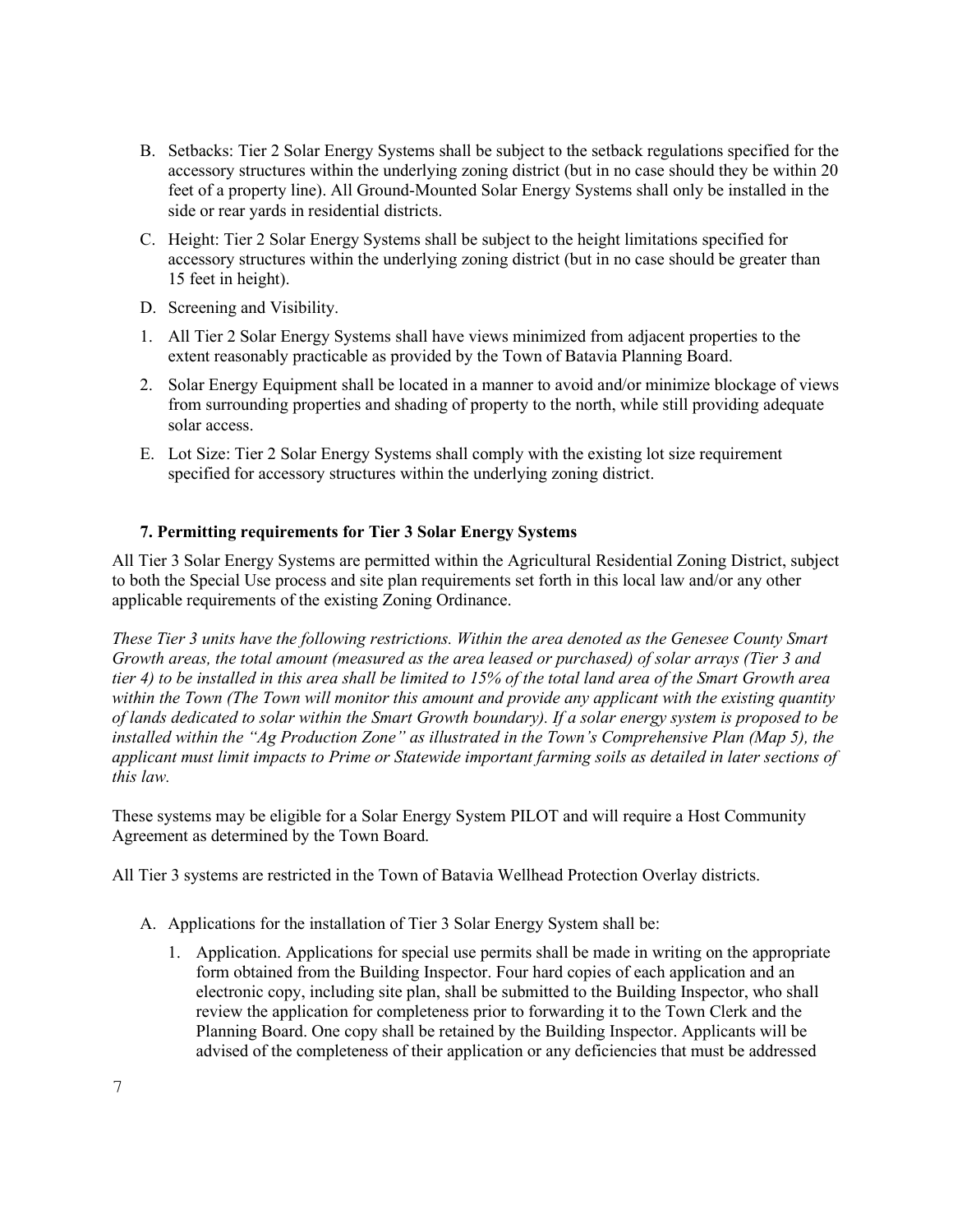prior to substantive review.

- 2. Notice and public hearing. The Planning Board shall hold a public hearing as part of the special use permit process. The public hearing shall be held at a time fixed within 62 days from the date the application for a special use permit is received by the Board, and public notice thereof shall be published in a newspaper of general circulation in the town at least five days prior to the date of the hearing. At least 10 days before such hearing, the Planning Board shall mail a notice of the hearing to the applicant and also send, by regular mail, a copy of the notice of hearing to all Town of Batavia property owners whose property(ies) is located within 250 feet of the property which is the subject of the application when the property involved is located in an R District, or within 500 feet when the involved property is located in any other district. The Town also requires signage to be placed on the subject parcel notifying residents of the area that the site is subject to an action before the Town. All signage shall be installed in accordance with the Town of Batavia sign code. When necessary, under § 239 of the General Municipal Law, the Planning Board shall forward the site plan to the Genesee County Planning Board for its review prior to taking any final action.
- 3. Upon closing of the public hearing, the Planning Board shall take action on the application within 62 days of the public hearing, which can include approval, approval with conditions, or denial. The 62-day period does not start to run until the SEQR process is completed and may be extended upon consent by both the Planning Board and applicant.
- B. Underground Requirements. All on-site utility lines shall be placed underground to the extent feasible and as permitted by the serving utility, with the exception of the main service connection at the utility company right-of-way and any new interconnection equipment, including without limitation any poles, with new easements and right-of-way. The applicant shall provide copies of the written notification to the utility for proposed interconnection.
- C. Vehicular Paths. Vehicular paths within the site shall be designed to minimize the extent of impervious materials and soil compaction. These access roads shall be designed as "limited use pervious access" roads in accordance with NYSDEC standards and designed to handle appropriate loads (emergency equipment) and will meet requirements of the Town's Emergency Service Providers.
- D. Signage.
	- 1. No signage or graphic content shall be displayed on the Solar Energy Systems except the manufacturer's name, equipment specification information, safety information, and 24-hour emergency contact information. Said information shall be depicted within an area no more than 8 square feet.
	- 2. As required by National Electric Code (NEC), disconnect and other emergency shutoff information shall be clearly displayed on a light reflective surface. A clearly visible warning sign concerning voltage shall be placed at the base of all pad-mounted transformers and substations.
- E. Glare. All Solar Panels shall have anti-reflective coating(s). These coatings shall not contain perpolyflouoroalkyl (PFAS) substances(including PFOA, PFOS and GenX chemicals) or other hazardous substances (documentation of such to be provided with the application).
- F. Lighting. Lighting of the Solar Energy Systems shall be limited to that minimally required for safety and operational purposes and shall be reasonably shielded and downcast from abutting properties.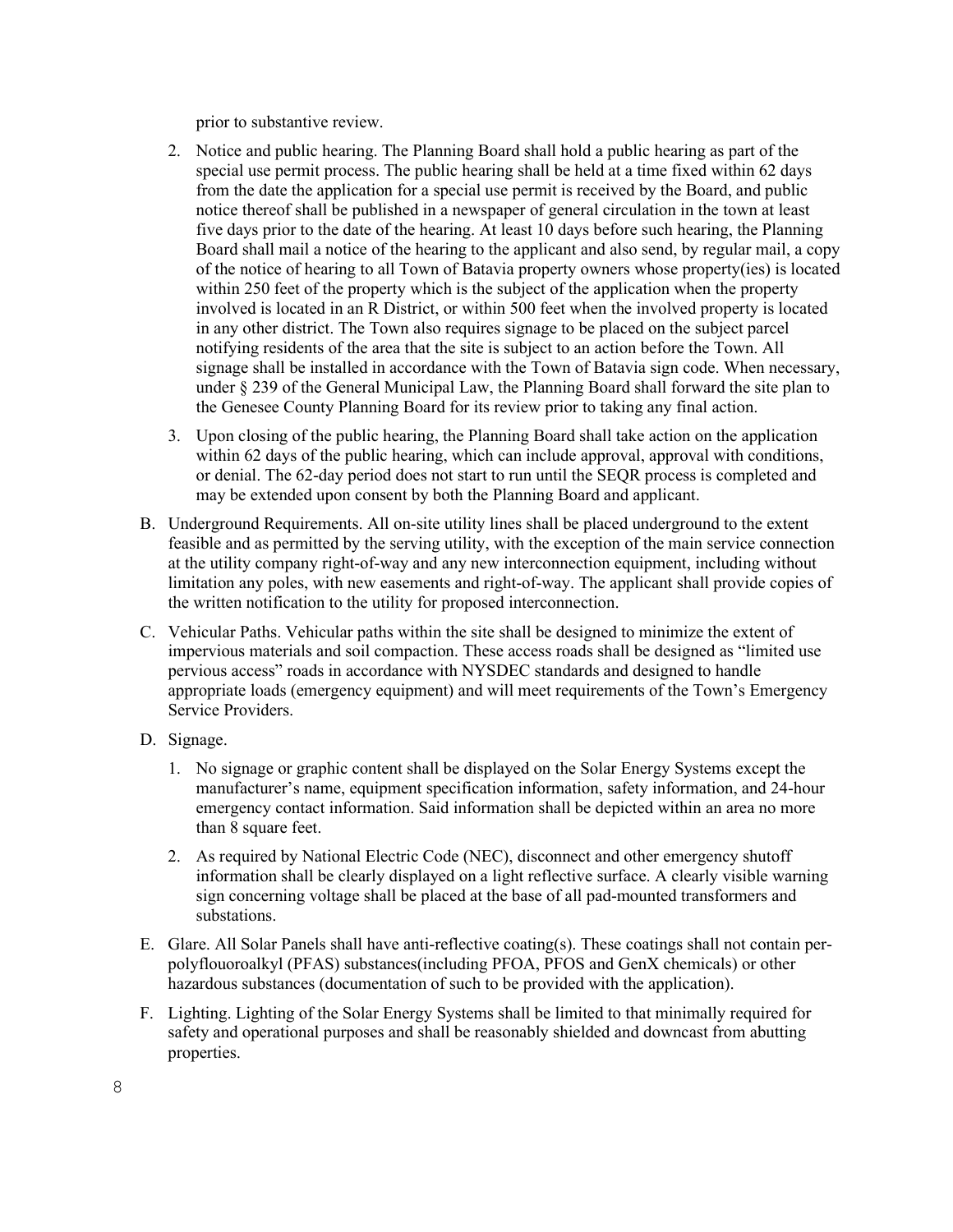- G. Tree-cutting. Removal of existing trees larger than six (6) inches in diameter should be minimized to the extent possible, as determined by the Planning Board. Clearing limits shall be clearly shown on the site plan, indicating where trees shall be removed.
- H. Screening and Landscaping A Tier 3 Solar Energy System shall be screened from adjoining uses and any roadway – see section N. for specific requirements.
- I. Decommissioning.
	- 1. Solar Energy Systems that have been abandoned and/or not producing electricity for a period of one year shall be removed at the Owner and/or Operator's expense, which at the Owner's option may come from any security made with the Town as set forth in this Code.
	- 2. A Decommissioning Plan is required to ensure the proper removal of a large scale or utilityscale solar energy systems. The Decommissioning Plan is to be submitted as part of the special use permit application to the Building Inspector for approval and must specify that after the large scale or utility-scale solar energy system is no longer in use (as determined by the owner/operator or the Building Inspector per this law), it shall be removed by the applicant or any subsequent owner. The Decommissioning Plan shall identify the anticipated life of the project. The plan shall demonstrate how the removal of all infrastructure and restoration shall be conducted to return the parcel to its original state prior to construction (for projects located on Agricultural properties, the site shall be restored in accordance with NYS Department of Agriculture and Markets – NYSDAM). The plan shall also include an expected timeline for execution and a cost estimate for decommissioning prepared by a Professional Engineer or qualified Contractor (and approved by the Town Engineer). Cost estimates shall take inflation into consideration and be revised every three (3) to five (5) years (as determined by the Town and its designees) during operation of the system (recycle and salvage value shall be excluded in these estimates as they are unpredictable in nature). Removal of the large-scale or utility-scale solar energy system must be completed in accordance with the approved Decommissioning Plan and the standards provided as follows:
		- (1) All structures and foundations associated with the large-scale or utility scale solar energy systems shall be removed.
		- (2) All disturbed ground surfaces shall be restored to original conditions including topsoil and seeding as necessary.
		- (3) All electrical systems shall be properly disconnected, and all cables and wiring buried shall be removed.
		- (4) Prior to the conclusion of the Special Use permit process, execution of a Decommissioning Agreement after approval by the Town Attorney.
	- 3. Security.
		- a. The deposit, executions, or filing with the Town Clerk of cash, bond, or other form of security acceptable to the Town attorney, shall be in an amount sufficient to ensure the good faith performance of the terms and conditions of the permit issued pursuant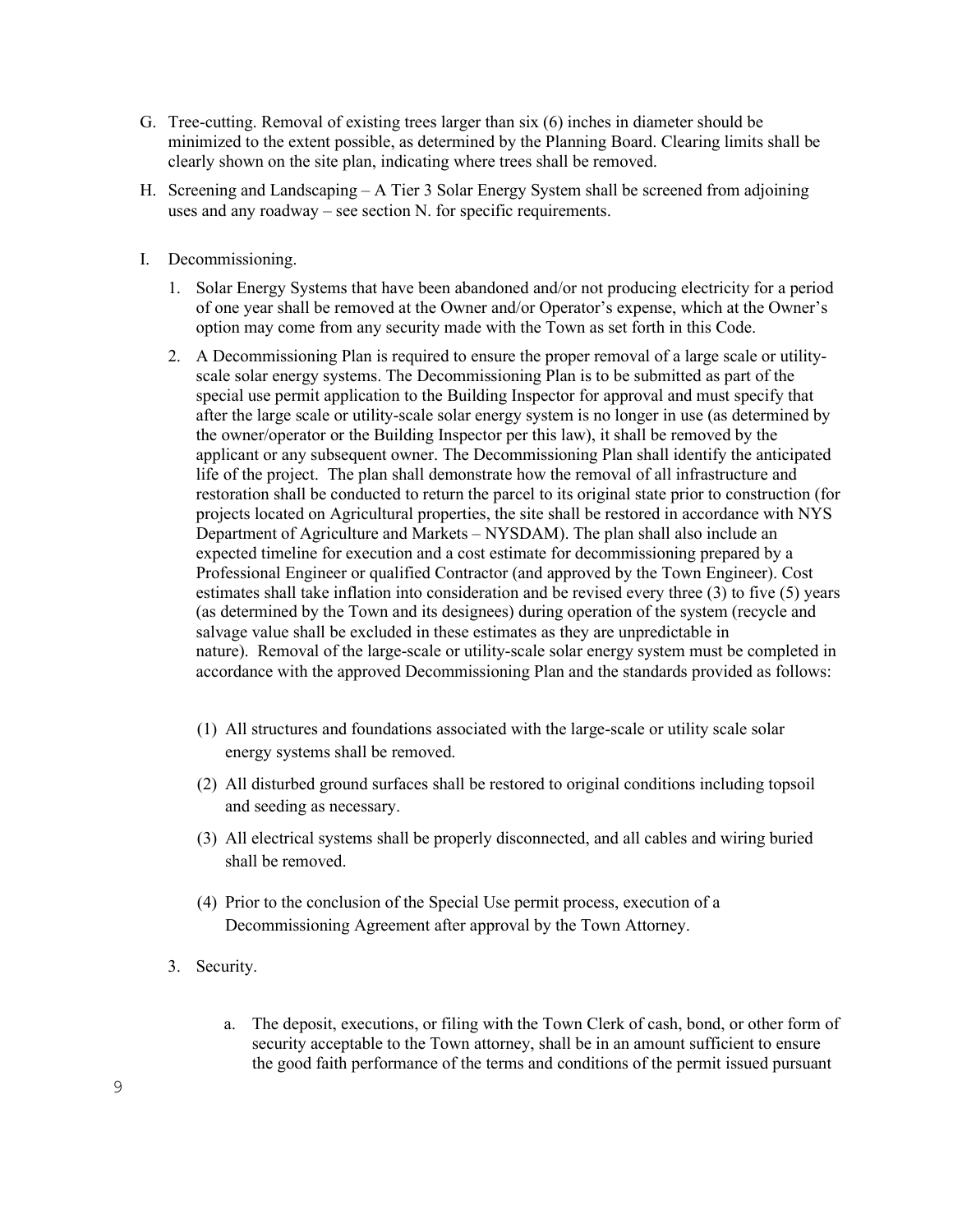hereto and to provide for the removal and restorations of the site subsequent to removal. The amount of the bond or security shall be 125% of the cost of removal of the Tier 3 Solar Energy System and restoration of the property with an escalator of 2% annually for the life of the Solar Energy System (except when the estimate is updated in each third to fifth year). The decommissioning amount shall not be reduced by the amount of the estimated salvage value of the Solar Energy System.

- b. In the event of default upon performance of such conditions, after proper notice and expiration of any cure periods, the cash deposit, bond, or security shall be forfeited to the Town, which shall be entitled to maintain an action thereon. The cash deposit, bond, or security shall remain in full force and effect until restoration of the property as set forth in the Decommissioning Plan is completed.
- c. In the event of default or abandonment of the Solar Energy System, the system shall be decommissioned as set forth in this law.
- d. All decommissioning agreements and bonds shall remain consistent with one another and in accordance with the Town Decommissioning Standards.
- e. No later than 30 days before the expiration date of any required bonds: (1) the developer shall notify the Town Building Department about the expiration date, and provide a copy of the new proposed bond to this Department, and (2) the developer shall require the bonding company to directly provide to the Town Building Department this 30 day prior notice of expiration; as well as direct notice of any early bond termination.
- J. Noise: All Solar projects shall not result in any adverse noise impacts on any surrounding homes or other sensitive receptors (use of NYSDEC regulations concerning noise). Specifically, the project must be shown to not generate noise at 45 dBA or above at any non-participating property line. A frequency study may be required to analyze any "interference" effects.
- K. Hazardous Materials: The Tier 3 or 4 project components shall not contain any hazardous materials that could contaminate soils or the air by their release (units shall not contain cadmium or other hazardous substances, such as PFAS). Specific material data information/specifications (SDS/MSDS sheets) shall be submitted on all components of the project. The applicant must ensure that no harmful chemicals will be leaked into the soils over the life of the project. For certain components of the project, information on spill containment systems will need to be provided. This required information shall be reviewed by the Planning Board, their consultants and the Fire Department.
- L. Airport Impacts (Encroachment issues): All Tier 3 or 4 Solar energy projects must complete a study to be submitted to the local Airport (when requested by the Town Planning Board) that discusses the following:
	- 1. Distance from installation
	- 2. Location relative to approach/departure and flight patterns associated with the airport.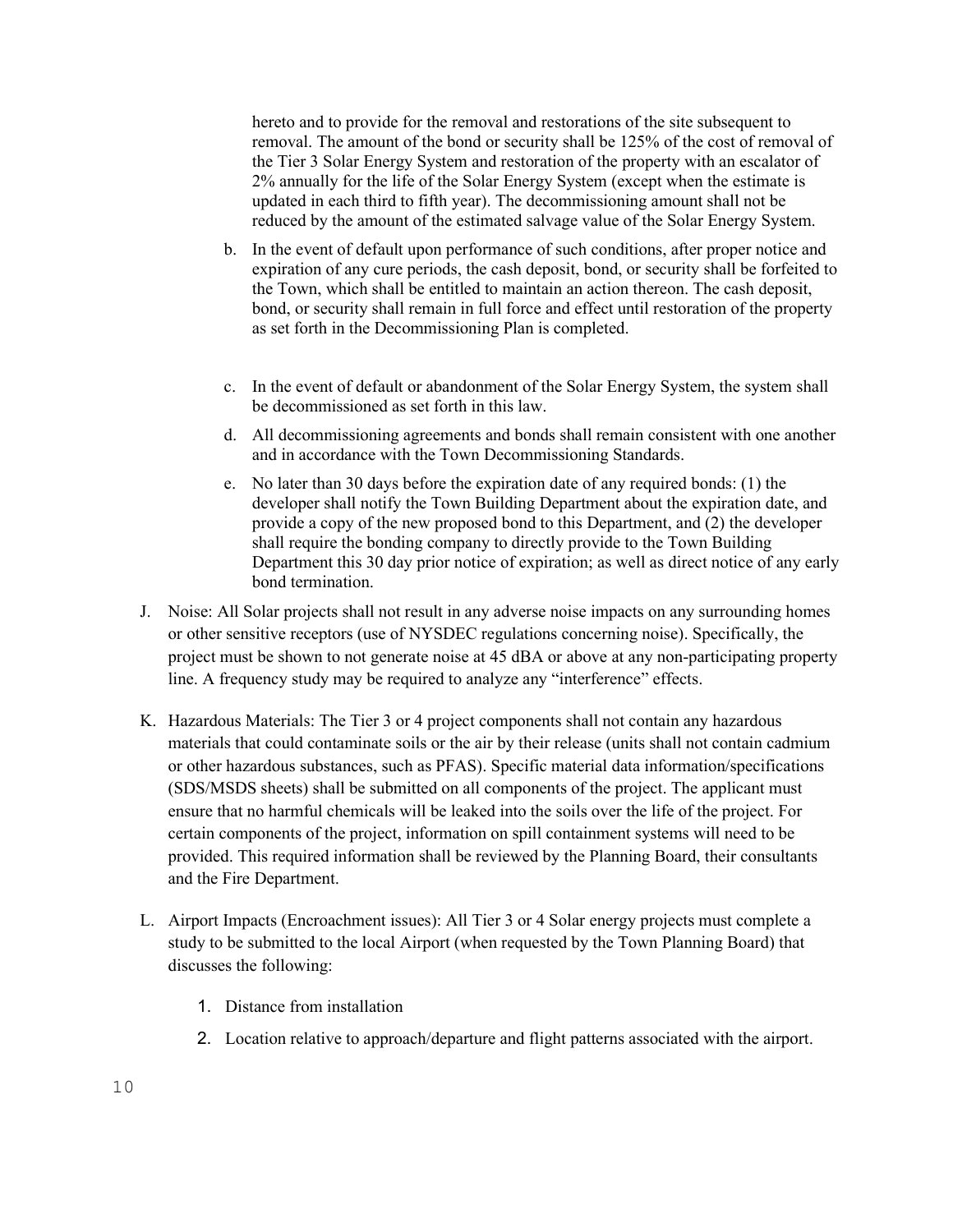- 3. Glare Impact on airport sensitive receptors. Analysis should include a knowledge of sun position, observer location, and the solar module/array characteristics (e.g. tilt, azimuth or orientation, location, extent and if tracking those parameters for the entire path of the moving panels) Note: Though not required by the FAA it is strongly encouraged to utilize the Solar Glare Hazard Analysis Tool (SGHAT) to predict potential glare with assessed results relative to the FAA's Policy and Ocular hazard standard (also adopted by the U.S. Department of Defense DoD) under Instruction (DODI) 4165.57 and implemented by US Air Force AFI 32-7063.
- 4. Any additional lighting of the field to include anti-collision.
- 5. Storm water runoff which may affect the airport or the tributaries transitioning through the airport or the creation of storm ponds which would attract wildlife and waterfowl.
- 6. Possible changes to wildlife habitat or migratory patterns that will affect the aircraft flight path.
- M. Site plan application. For any Solar Energy system requiring a Special Use Permit, site plan approval shall be required. Any site plan application shall include the following information:
	- 1. Property lines and physical features, including roads (Ingress and Egress), for the project site
	- 2. Size and location of panels (setbacks to property lines and adjoining residential structures).
	- 3. Nature of land use on the existing property, adjacent properties, nearby properties (as directed by the Town) and any solar energy systems in or proposed in the surrounding area.
	- 4. Existing conditions including topography, vegetation, structures, etc.
	- 5. Proposed changes to the landscape of the site, grading, vegetation clearing and planting, exterior lighting, and screening vegetation or structures.
	- 6. Proposed fencing (required) and type (fitting nature of the area and National Electrical Code (NEC) requirements.
	- 7. A one- or three-line electrical diagram detailing the Solar Energy System layout, solar collector installation, associated components, and electrical interconnection methods, with all National Electrical Code compliant disconnects and over current devices.
	- 8. A preliminary equipment specification sheet that documents all proposed solar panels, significant components, mounting systems, and inverters that are to be installed. A final equipment specification sheet shall be submitted prior to the issuance of a building permit.
	- 9. Glare and reflectivity information.
	- 10. Name, address, and contact information of proposed or potential system installer and the owner and/or operator of the Solar Energy System. Such information of the final system installer shall be submitted prior to the issuance of building permit.
	- 11. Name, address, phone number, and signature of the project applicant, as well as all the property owners, demonstrating their consent to the application and the use of the property for the Solar Energy System.
	- 12. Zoning district designation for the parcel(s) of land comprising the project site.
	- 13. Property Operation and Maintenance Plan. Such plan shall describe continuing photovoltaic

11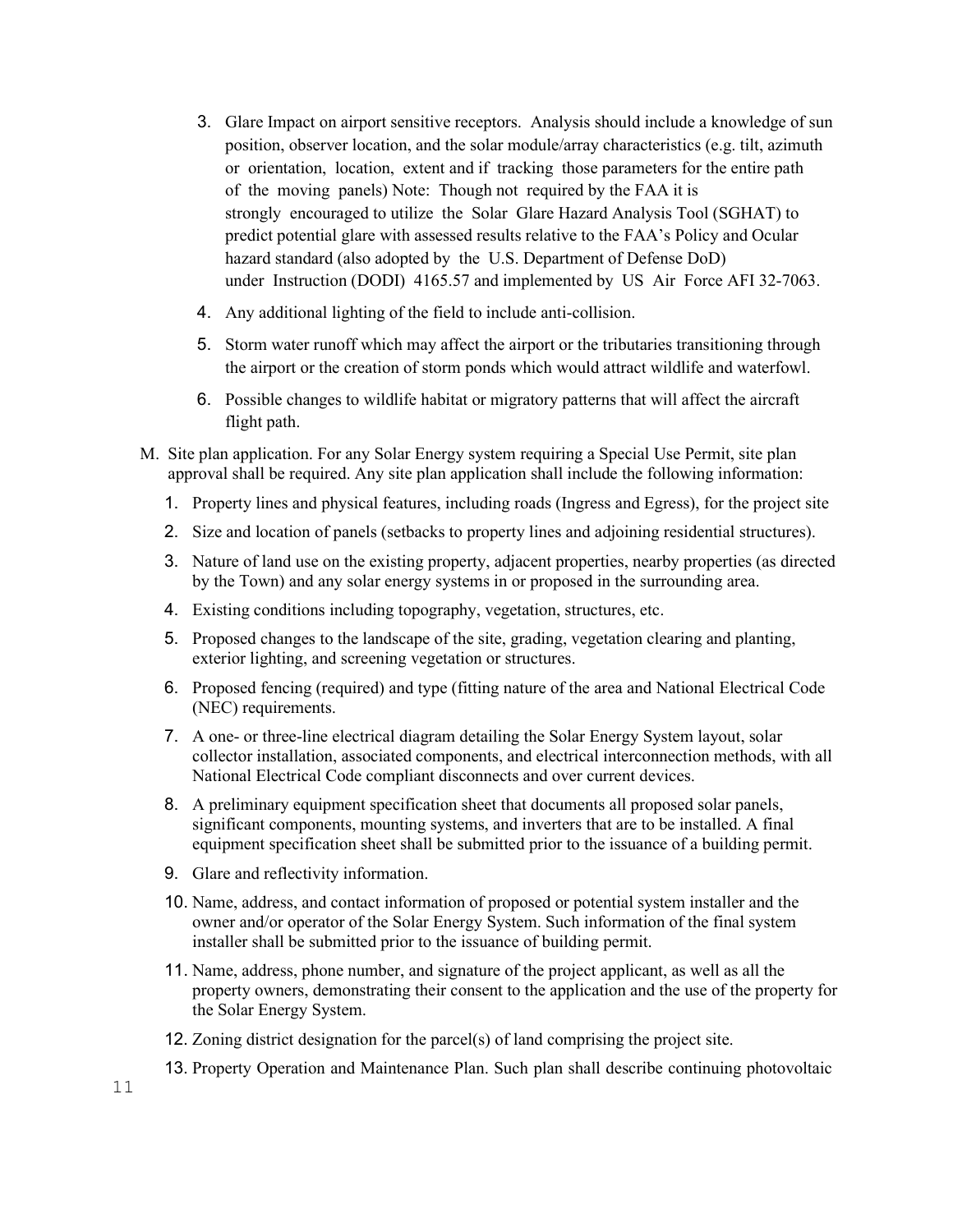maintenance and property upkeep, such as mowing (describe frequency of mowing and any impacts to pollinator species or bee colonies) and trimming (or other methodologies), maintenance of access drives, maintenance of ditches or other waterways through the site (potential emergency access easement provided to the Town), and maintenance of the plantings for the required screening. This Operation and Maintenance Plan shall reflect all lands that are being leased or owned by the applicant. The Applicant shall use the guidelines set forth by the Genesee County Soil and Conservation for all plantings below a Solar Farm as requested by the Town of Batavia Planning Board.

- 14. Fire Safety Plan shall be reviewed by the Building Department and shall meet all applicable NYS Uniform Codes.
- 15. Erosion and sediment control and storm water management plans prepared to New York State Department of Environmental Conservation standards, if applicable, and to such standards as may be established by the Planning Board and Town Engineering office.
- 16. Other information requested by the Planning Board.
- 17. All engineering documents must be signed and sealed by a New York State (NYS) Licensed Professional Engineer or NYS Registered Architect.
- N. Special Use Permit Standards.
	- 1. Lot size
		- a. The property on which the Tier 3 Solar Energy System is placed shall be on a lot of a size that allows for the project to meet all setback and other requirements of this law.
	- 2. Setbacks

The Tier 3 Solar Energy Systems shall meet the following setback requirements:

- a. Be setback on all sides and rear from any non- participating property line by 75 feet.
- b. Be setback from any participating property line by 20 feet.
- c. Be setback from any adjoining, participating property existing structure by 30 feet.
- d. Be setback from any adjoining, non-participating structure by 200 feet.
- e. Be setback from front of property line by 200 feet.
- 3. Height
	- a. The Tier 3 Solar Energy Systems shall be limited in height to 15 feet.
- 4. Lot coverage
	- a. The following components of a Tier 3 Solar Energy System shall be used in the calculations for lot coverage requirements within the fenced in areas:
		- i. Foundation systems, typically consisting of driven piles or monopoles or helical screws with or without small concrete collars.
		- ii. All mechanical equipment of the Solar Energy System, including any pad mounted structure for batteries, switchboard, transformers, or storage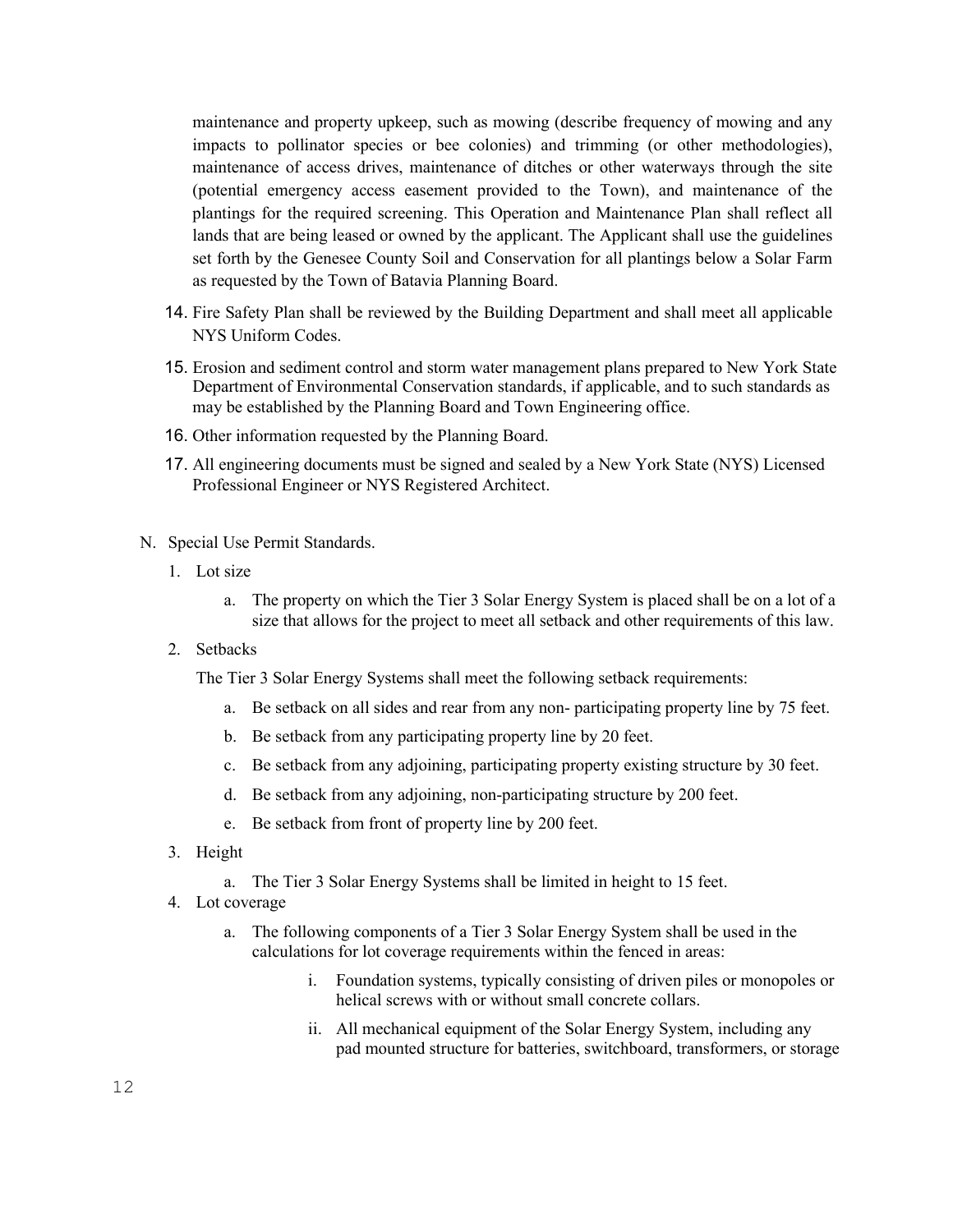cells.

- iii. Paved access roads servicing the Solar Energy System.
- b. Lot coverage of the Solar Energy System, as defined above, shall not exceed 50% of the total lot size.
- 5. Fencing Requirements. All mechanical equipment, panels, and structures shall be enclosed by a seven-foot-high fence, as required by NEC, with a self-locking gate to prevent unauthorized access. *Design of the Fencing shall fit into the area in which the project is proposed. In some cases, accommodations for animal movement will be necessary.*
- 6. Screening and Visibility.
	- 1. Solar Energy Systems shall have views minimized from adjacent properties using architectural features, earthen berms, landscaping, or other screening methods that will harmonize with the character of the property and surrounding area.
	- 2. Solar Energy Systems shall be required to complete the following when directed by the Town of Batavia Planning Board.
		- a) Conduct a visual assessment of the visual impacts of the Solar Energy System on public roadways and adjacent properties. This analysis must consider conditions at day one of operation and when the landscaping has matured. At a minimum, a line-of-sight profile analysis shall be provided, but photo-simulations are required for all areas that will have a view of the project site. Depending upon the scope and potential significance of the visual impacts, additional impact analyses, including, for example, a digital viewshed report, may be required to be submitted by the applicant. The Town may hire an independent consultant, at the cost of the applicant, to review and/or conduct their own visual assessment.
		- b) Submit a screening and landscaping plan to show adequate measures to screen through landscaping, grading, or other means so that views of Solar Panels and Solar Energy Equipment shall be minimized as reasonably practical from public roadways and adjacent properties to the extent feasible. The Planning Board will in good faith determine the adequacy of these measures in its sole and absolute discretion.
		- c) The screening and landscaping plan shall specify the locations, elevations, height, plant species, and/or materials that will comprise the structures, landscaping, and/or grading used to screen and/or mitigate any adverse aesthetic effects of the system. The landscaped screening shall, at a minimum, be comprised of evergreen/coniferous trees (planted at recommended spacing for the type of tree), at least 8-10 feet high at the time of planting (depending on site conditions and the result of the visualizations) and may need to be installed in a "zig-zag pattern to maximize screening), plus supplemental shrubs (deer resistant) placed in between the evergreen trees at the reasonable discretion of the Town Planning Board. These plantings are to be planted, typically, within 10 linear feet of the Solar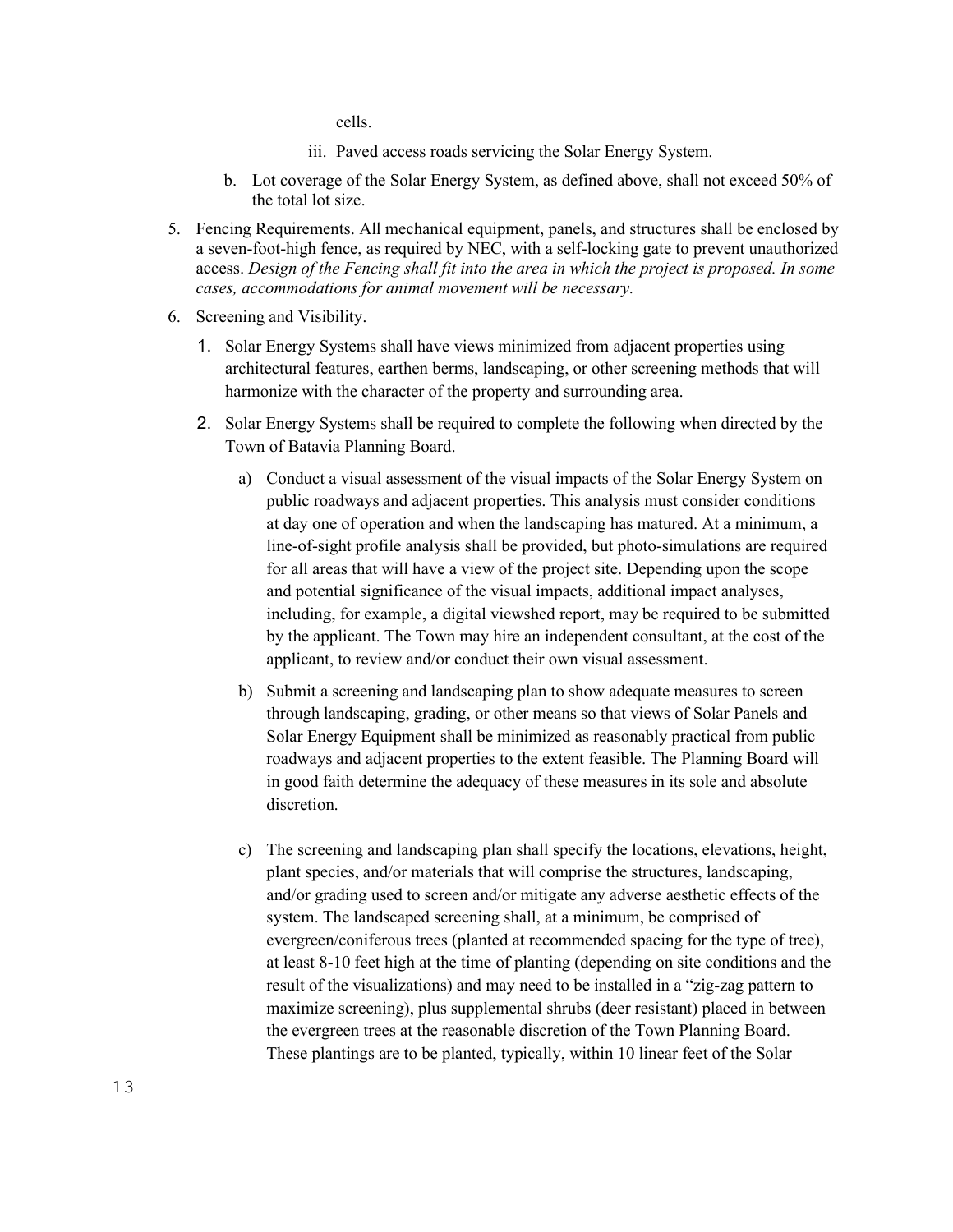Energy System fencing or as directed by the Planning Board to achieve maximum screening. In some cases, existing vegetation located on participating properties, may be used to satisfy all or a portion of the required landscaped screening. Suitable evergreen tree and shrub species are to be determined by a professional arborist and approved by the Town. This minimum screening requirement will be reduced if adjoining properties are participating properties. All plantings shall come with a 10-year guarantee and must be replaced if dead or diseased (include this in Operation and Maintenance Plan required in this Code). This will be enforced by the Town through the required yearly inspections. Berms can also be utilized to reduce heights of proposed plantings, but the berms must not interfere with site drainage and must be properly designed to maintain vegetation.

Landscape plans must be completed by a NYS registered Landscape Architect.

- d) For any buildings or structures (not panels) to be placed on the site, the applicant shall be required to submit plans illustrating how these structures will blend into the character of the area. For example, buildings can be made to look like agricultural structures such as barns.
- 7. Agricultural Resources. For projects located on agricultural lands:
	- a. Any Tier 3 Solar Energy System located in the Town's Ag Protection Zone (as illustrated in the Town's Comprehensive Plan), on lands that consist of Prime Farmland or Farmland of Statewide Importance shall not exceed (construct facilities on) 50% of the area of Prime Farmlands or Farmland soils of Statewide Importance on that parcel.
	- b. Any Tier 3 Solar Energy System located on farmland outside of the Ag Production zone that consist of Prime Farmland or Farmland of Statewide Importance shall minimize the impact to these important soils by avoiding those areas to the maximum extent practicable.
	- c. Tier 3 Solar Energy Systems on lots containing Prime Farmland or Farmland of Statewide Importance shall be required to seed a minimum of 20% of the total surface area of all solar panels on the lot with native perennial vegetation designed to attract pollinators in accordance with the plantings provided by the Genesee County Soil and Conservation Department.
	- d. To the maximum extent practicable, Tier 3 Solar Energy Systems located on lots containing Prime Farmland or Farmland of Statewide Importance shall be constructed in accordance with the [construction requirements](https://www.agriculture.ny.gov/ap/agservices/Solar_Energy_Guidelines.pdf) of the New York State Department of Agriculture and Markets.
	- e. Tier 3 Solar Energy System owners shall develop, implement, and maintain native vegetation to the extent practicable pursuant to a vegetation management plan by providing native perennial vegetation and foraging habitat beneficial to game birds, songbirds, and pollinators. To the extent practicable, when establishing perennial vegetation and beneficial foraging habitat, the owners shall use native plant species and seed mixes.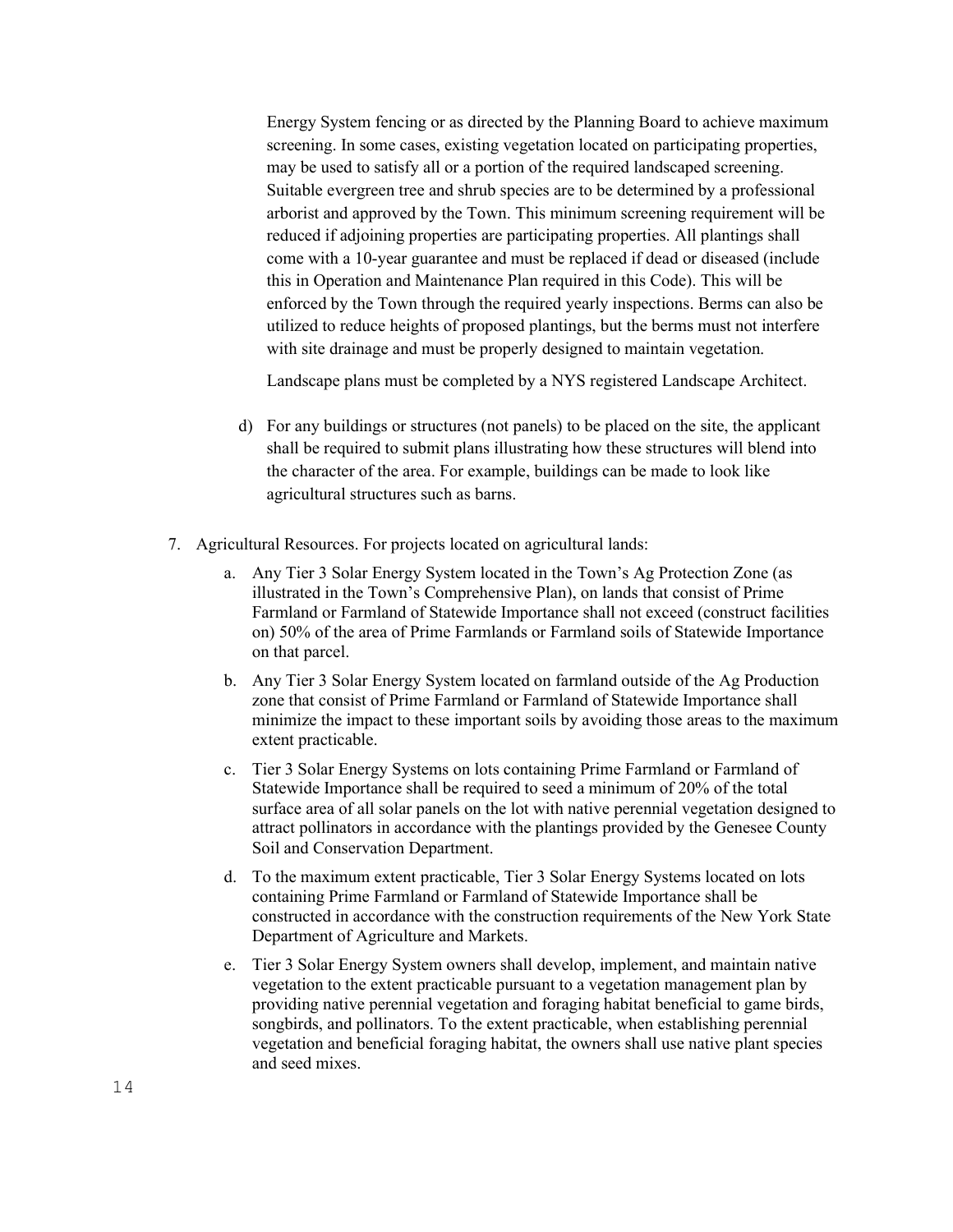f. To address the above requirements, the applicant and Town shall consult with the Genesee County Soil Conservation Service. If the project is located in or adjacent to a NYS certified Agricultural District, the NYS Department of Agriculture and Markets shall also be contacted, and comments received and followed.

#### **8. Permitting requirements for Tier 4 Solar Energy Systems**

All Tier 4 Solar Energy Systems are permitted within the Agricultural Residential Zoning District, subject to both the Special Use process and site plan requirements set forth in this local law and/or any other applicable requirements of the existing Zoning Ordinance.

These systems may also be eligible for a Solar Energy System PILOT and will require a Host Community Agreement as determined by the Town Board.

Tier 4 Solar Energy Systems have all the same restrictions and requirements as Tier 3 systems, but with the following additional or modified restrictions and requirements. These additional restrictions and requirements are due to the potential significant impacts that occur for these large-scale projects.

These Tier 4 systems are also restricted (not allowed) in the Wellhead Protection Overlay area.

- A. Additional Application and Permitting Requirements for Tier 4 Solar Energy Systems:
	- (1) All the information/requirements listed for a Tier 3 system plus the following additional information/requirements.
	- (2) Submittal of an Agricultural Impact Statement to determine the impact to Agriculture in the Town and community. The Planning Board, on a project-by-project basis, will work with the applicant on finalizing the requirements of this Agricultural Impact Statement, but at a minimum will include whether the farmland is active (how long it has been farmed or not farmed) and if it is farmed by the property owner or leased. If leased, how the removal of this leased land will affect the farmer who leases this site and other farmlands and other leases that the farmer has in the Town. Include information on the improvements that have been made to the lands (tiling, irrigation, etc.), history of the farm and its products, number of workers, products purchased and used for farming operations, etc.
	- (3) Submittal of an Economic Impact Analysis to determine the impact of the project on the economy of the Town. This includes the agricultural impacts in the Ag Impact statement and information as noted by the Town Planning Board (Town to work with the applicant on the scoping of this study, but will include, at a minimum, the estimated PILOT and HCA payments to the Town).
	- (4) Proposal for a Host Community Agreement (to be reviewed and approved by the Town Board prior to any approvals granted by other boards or agencies) that reflects the large-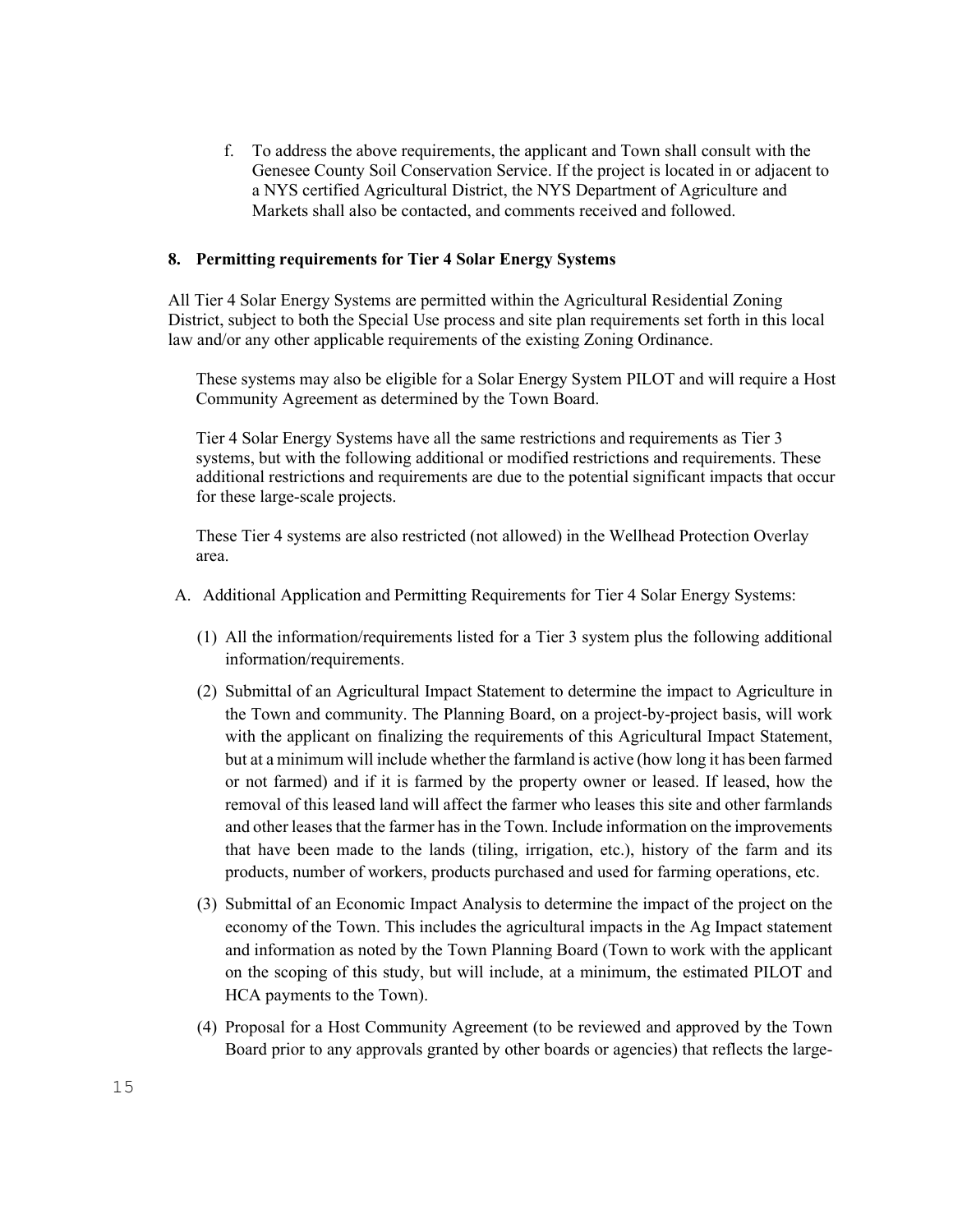scale impacts of the project.

### **9. Construction, Maintenance, procedures, and fees.**

- A. Time limit on completion. After the granting of a special permit of a Tier 3 or Tier 4 solar energy system with concurrent site plan approval or site plan approval of a freestanding or ground-mounted solar energy system by the Planning Board, the building permit shall be obtained within six months and the project shall be completed within twelve months after the Building Permit has been issued. A six-month extension to obtain a building permit or the completion time can be issued by the Planning Board upon application by the applicant. If not constructed, the special permit and/or site plan approval shall automatically lapse within twelve months after the date of approval by the Planning Board (unless an extension is granted).
- B. For Tier 3 and 4 solar energy systems, the Town will require appropriate insurances to be in place prior to construction beginning. The Town shall provide these standards and requirements.
- C. Inspections. Upon reasonable notice, the Town of Batavia Building Inspector or his or her designee may enter a lot on which a solar energy system has been approved for the purpose of compliance with any requirements or conditions. Twenty-four (24) hours advance notice by telephone or email to the owner/operator or designated contact person shall be deemed reasonable notice. Furthermore, a Tier 3 (and Tier 4) energy system shall be inspected annually by a New York State licensed professional engineer that has been approved by the Town or at any other time, upon a determination by the Town's Building Inspector that damage may have occurred, and a copy of the inspection report shall be submitted to the Town Building Inspector. Any fee or expense associated with this inspection shall be borne entirely by the permit holder.
- D. General complaint process. During construction, the Town Building Inspector can issue a stop order at any time for any violations of a special permit or building permit. The permit holder of a Tier 3 or Tier 4 solar energy system shall establish a contact person, including name and phone number, for receipt of any complaint concerning any permit requirements.
- E. Continued Operation. A solar energy system shall be maintained in operational condition at all times, subject to reasonable maintenance and repair outages. Operational condition includes meeting all approval requirements and conditions. Further, the Building Inspector shall also have the right to request documentation from the owner for a solar energy system regarding the system's usage at any time.
- F. Removal. All solar energy systems shall be dismantled and removed in accordance with the time approved by the Building Department from a lot when the special permit or approval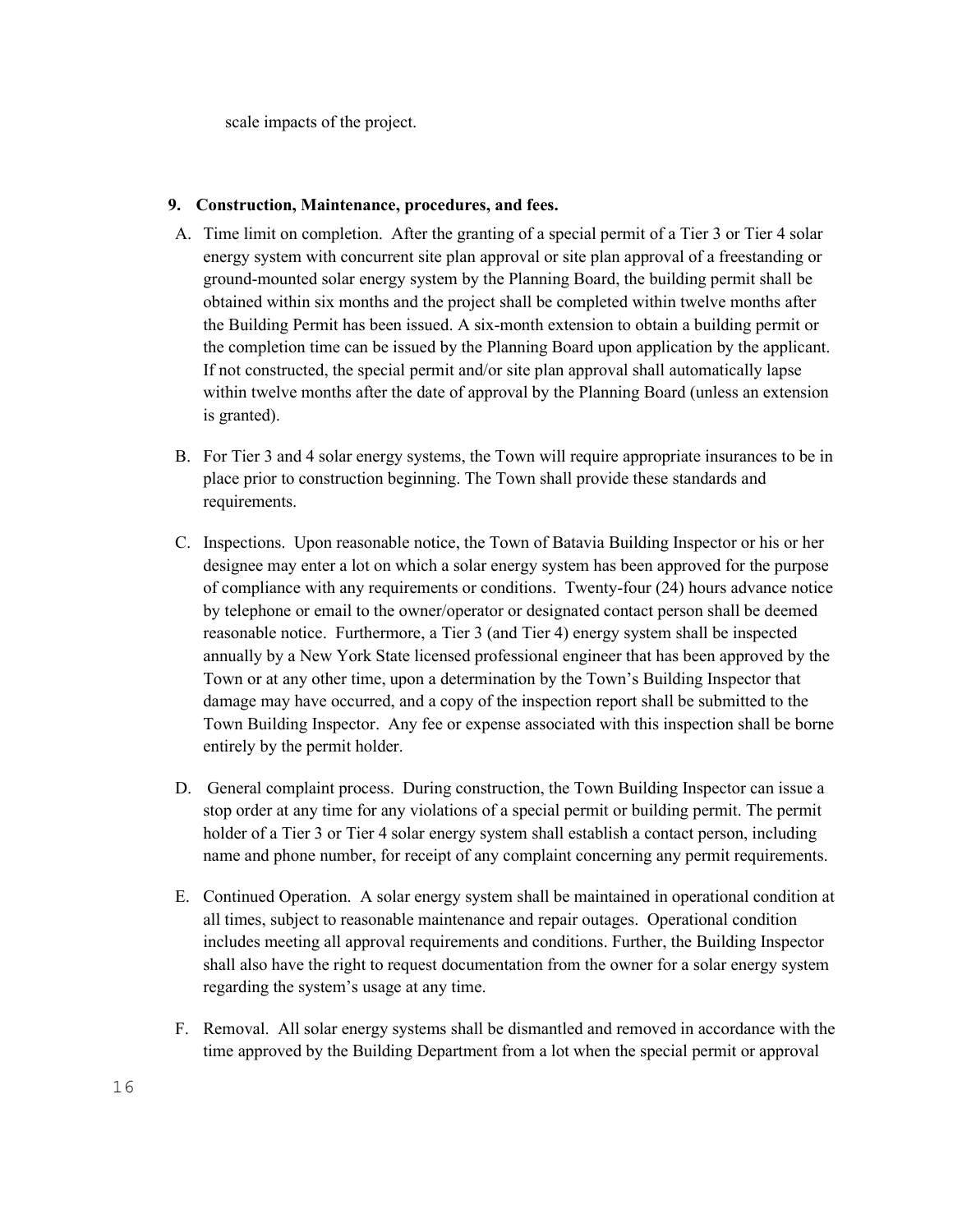has been revoked by the Town Planning Board or the solar energy system has been deemed inoperative or abandoned by the Building Inspector in accordance with the Decommissioning and Security sections of this law. If the owner does not dismantle and remove said solar energy system as required, the Town Board may, after a hearing at which the owner shall be given an opportunity to be heard and present evidence, dismantle and remove said facility in accordance with the Decommissioning Plan. If the Owner fails to act, the Town will act in accordance with the Security requirements of this law.

- G. Determination of Abandonment or Inoperability. The Town Building Inspector shall have the authority to determine the abandonment or inoperability of a solar energy system. Written notice of this determination shall be served within 10 days upon the Owner by personal service or by certified mail. Any appeal of the Building Inspector's determination must be made to the Zoning Board of Appeals pursuant to the terms and conditions set forth in Section 235-62 of the Town Zoning Ordinance. The filing of an appeal does not stay the following time frame unless the Zoning Board of Appeals or a court of competent jurisdiction grants a stay or reverses said determination. At the earlier of the three hundred and sixty-six (366) days from the date of determination of abandonment or inoperability without reactivation or upon completion of dismantling and removal, any approvals for the solar energy system shall automatically expire.
- H. Application and annual fees.
	- 1. Tier 3 and Tier 4 solar energy system. An applicant shall pay an initial application fee in the amount as set by the Town Board, upon filing its special permit and site plan application to cover the cost of processing and reviewing the application. Per sections of this law, if the Planning Board needs to hire specialists/consultants to review reports/materials submitted by the applicant, the Town will charge the costs of these reviews to the applicant and may require escrow monies to be deposited to cover such costs. If the project is approved, the Owner shall pay an annual fee in the amount as set by the Town Board, to cover the cost of processing and reviewing the annual inspection reports and for administration, inspections, and enforcement.
	- 2. Applications for Tier 2 ground-mounted solar energy systems. An applicant shall pay a review fee as determined from time to time by the Town Board, by resolution.
	- 3. The Town of Batavia reserves the right, by local law, to provide that no exemption pursuant to the provision of the New York State Real Property Tax Law (RPTL) § 487 shall be applicable within its jurisdiction.
- I. Prior to the issuance of a building permit, the applicant shall document that all applicable federal, state, county, and local permits have been obtained.
- J. Upon completion of the construction of a Tier 3 or Tier 4 solar energy system, the applicant shall provide a certification from a NYS licensed engineer that the project has been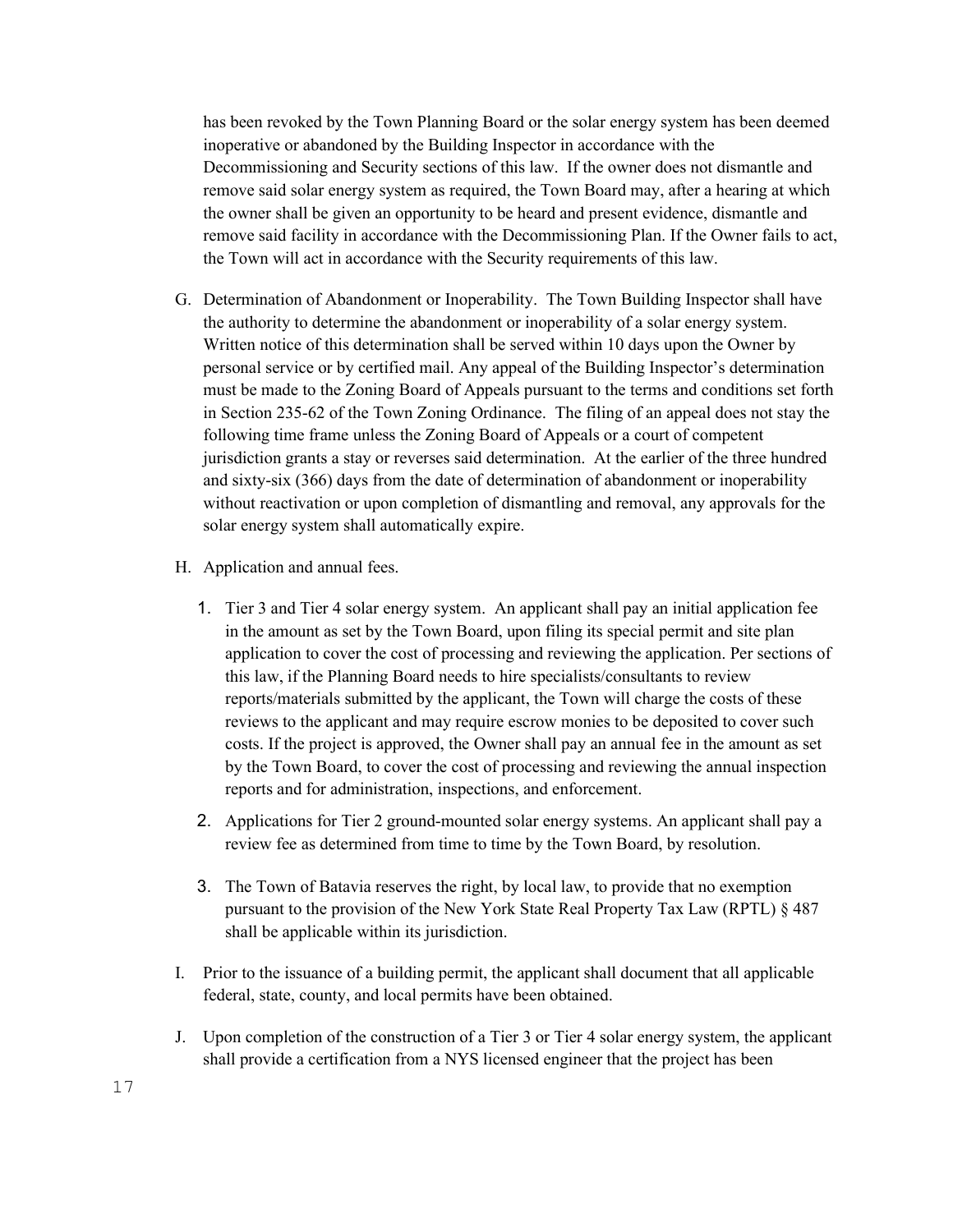constructed in accordance with the approved plans, conditions of the SUP, and all applicable NYS and Federal regulations and laws.

K. Ownership Changes. If the owner or operator of the Solar Energy System changes or the owner of the property changes, the special use permit shall remain in effect so long as they are in full compliance with this article and all the conditions and provided that the successor owner or operator assumes in writing all of the obligations of the special use permit, site plan approval, Decommissioning plan and Decommissioning agreement. A new owner or operator of the Solar Energy System shall notify the zoning enforcement officer of such change in ownership or operator within 30 days of the ownership change.

### **10. Safety**

- A. Solar Energy Systems and Solar Energy Equipment shall be certified under the applicable electrical and/or building codes as required.
- B. Solar Energy Systems shall be maintained in good working order and in accordance with industry standards. Site access shall be maintained, including snow removal at a level acceptable to the local fire department and, if the Tier 3 and Tier 4 Solar Energy System is located in an ambulance district, the local ambulance corps.
- C. If Storage Batteries are included as part of the Solar Energy System, they shall meet the requirements of any applicable fire prevention and building code when in use and, when no longer used, shall be disposed of in accordance with the laws and regulations of the Town of Batavia and any applicable federal, state, or county laws or regulations. See the Town's Battery Energy Storage Law.

### **11. Permit Time Frame and Abandonment**

- A. Upon cessation of electricity generation and consistent with decommissioning regulations of a Solar Energy System on a continuous basis for 12 months, the Town may notify and instruct the owner and/or operator of the Solar Energy System to implement the decommissioning plan. The decommissioning plan must be completed within 360 days of notification.
- B. If the owner and/or operator fails to comply with decommissioning upon any abandonment, the Town may, at its discretion, utilize the bond and/or security for the removal of the Solar Energy System and restoration of the site in accordance with the decommissioning plan.

#### **12. Enforcement/ Penalties**

A. Any person, firm, corporation or entity which may violate any provisions of this chapter shall be guilty of a violation and, upon conviction thereof, shall be subject to the penalties set forth in § **[235-65](https://ecode360.com/8983962#8983962)** of the Code of the Town of Batavia Zoning Ordinance. Any person, firm, corporation or entity which may violate any provisions of this chapter shall become liable to the Town for any actual expense or loss or damage occasioned by the Town by reason of such violation; in addition to any actual losses or damages sustained by the Town, such expense shall also include, but not be limited to, statutory costs, disbursements and reasonable attorney's fees in the event that an action is commenced to enforce this chapter. The imposition of penalties herein prescribed shall not preclude the Town or any person from instituting appropriate legal action or proceedings to prevent a violation of this chapter or to restrain or enjoin the use or occupancy of premises or any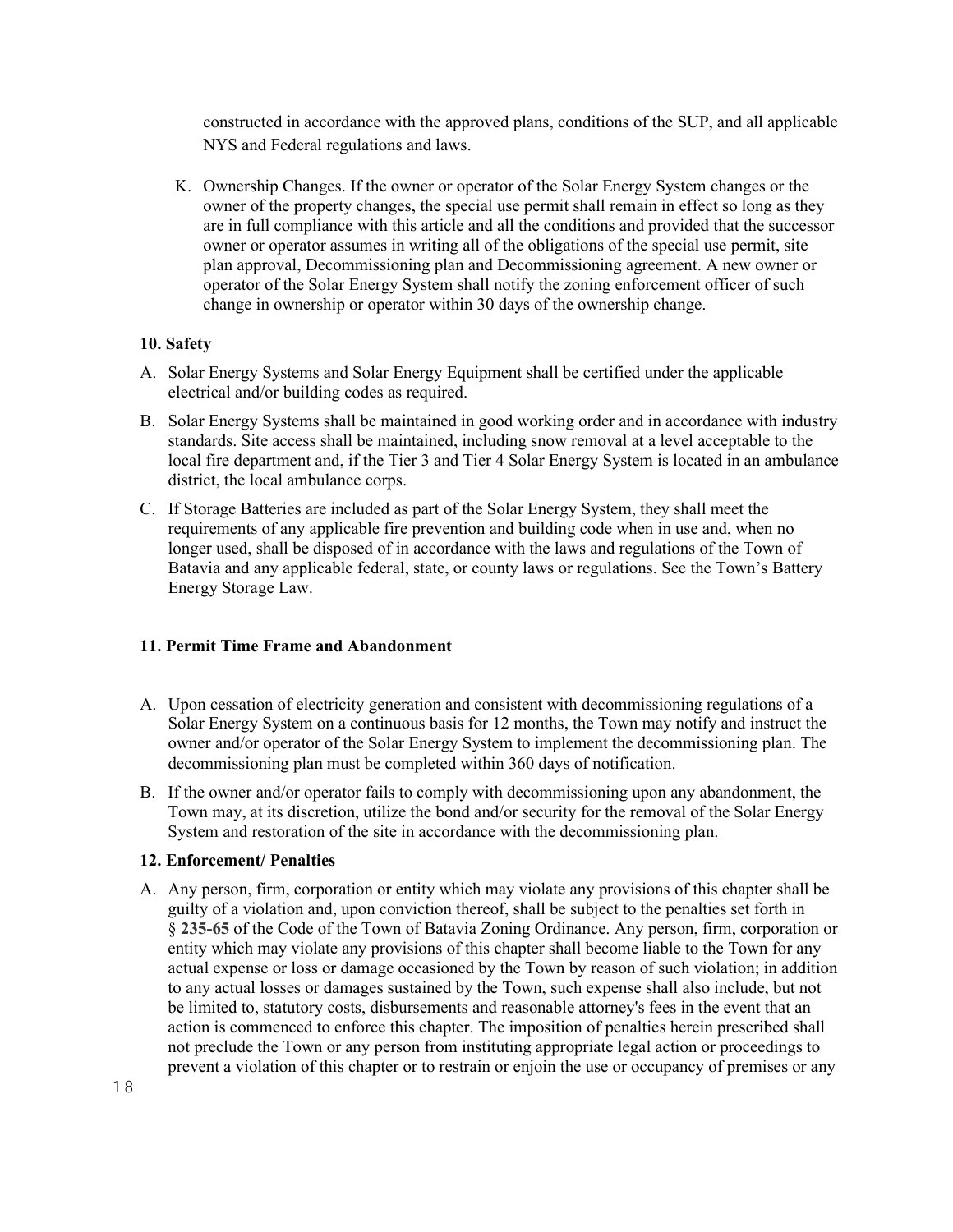part thereof in violation of this chapter.

B. Upon at least 7 days prior written notice by mail or email, the Town Building Inspector shall have the right, which must be granted by the Owner, to inspect a solar energy system or any part thereof, for the purposes of enforcement, compliance or determinations required pursuant to this Local Law.

## **13. Severability**

The invalidity or unenforceability of any section, subsection, paragraph, sentence, clause, provision, or phrase of the aforementioned sections, as declared by the valid judgment of any court of competent jurisdiction to be unconstitutional, shall not affect the validity or enforceability of any other section, subsection, paragraph, sentence, clause, provision, or phrase, which shall remain in full force and effect.

## **SECTION IV: EFFECTIVE DATE**

This local law shall take effect 10 days after publication and upon the filing with the Secretary of State in accordance with the Municipal Home Rule Law and Town Law. If any part or section of this local law shall be held to be invalid, the remaining provisions thereof shall not fail but shall remain in full force and effect. All local laws, ordinances, rules or regulations, or parts or portions thereof that conflict or are contrary to any portion of this local law are hereby repealed.

### **(Complete the certification in the paragraph that applies to the filing of this local law and strike out that which is not applicable.)**

### **1. (Final adoption by local legislative body only.)**

I hereby certify that the local law annexed hereto, designated as local law No. 2 of 2022, of the (County) (City) (Town) (Village) of Batavia, New York was duly passed by the Town Board on April 20, 2022, in accordance with the applicable provisions of law.

### **2. (Passage by local legislative body with approval, no disapproval or repassage after disapproval by the Elective Chief Executive Officer\*.)**

I hereby certify that the local law annexed hereto, designated as local law No.  $\qquad \qquad$  of 20  $\qquad$  of the (County) (City) (Town) (Village) was duly passed by the \_\_\_\_\_\_\_\_\_\_\_\_\_\_\_\_\_\_\_\_\_\_\_\_\_ on \_\_\_\_\_\_\_\_\_\_\_\_\_\_\_\_\_\_20\_\_\_\_\_, and was (approved) (not disapproved) (repassed after disapproval) by the \_\_\_\_\_\_\_\_\_\_\_\_\_\_\_\_\_\_\_\_\_\_\_\_\_\_\_\_\_\_\_ and was deemed duly adopted on 2017, in accordance with the applicable provisions of law.

### **3. (Final adoption by referendum.)**

I hereby certify that the local law annexed hereto, designated as local law No.  $\qquad \qquad$  of 20  $\qquad$  of the (County) (City) (Town) (Village) of \_\_\_\_\_\_ \_\_\_\_\_\_\_\_\_\_\_\_\_\_\_ was duly passed by the \_\_\_\_\_\_\_\_\_\_\_\_ on 20 and was (approved) (not disapproved) (repassed after disapproval) by the  $\qquad \qquad \text{on} \qquad \qquad 20$ . Such local law was submitted to the people by reason of a (mandatory) (permissive) referendum, and received the affirmative vote of a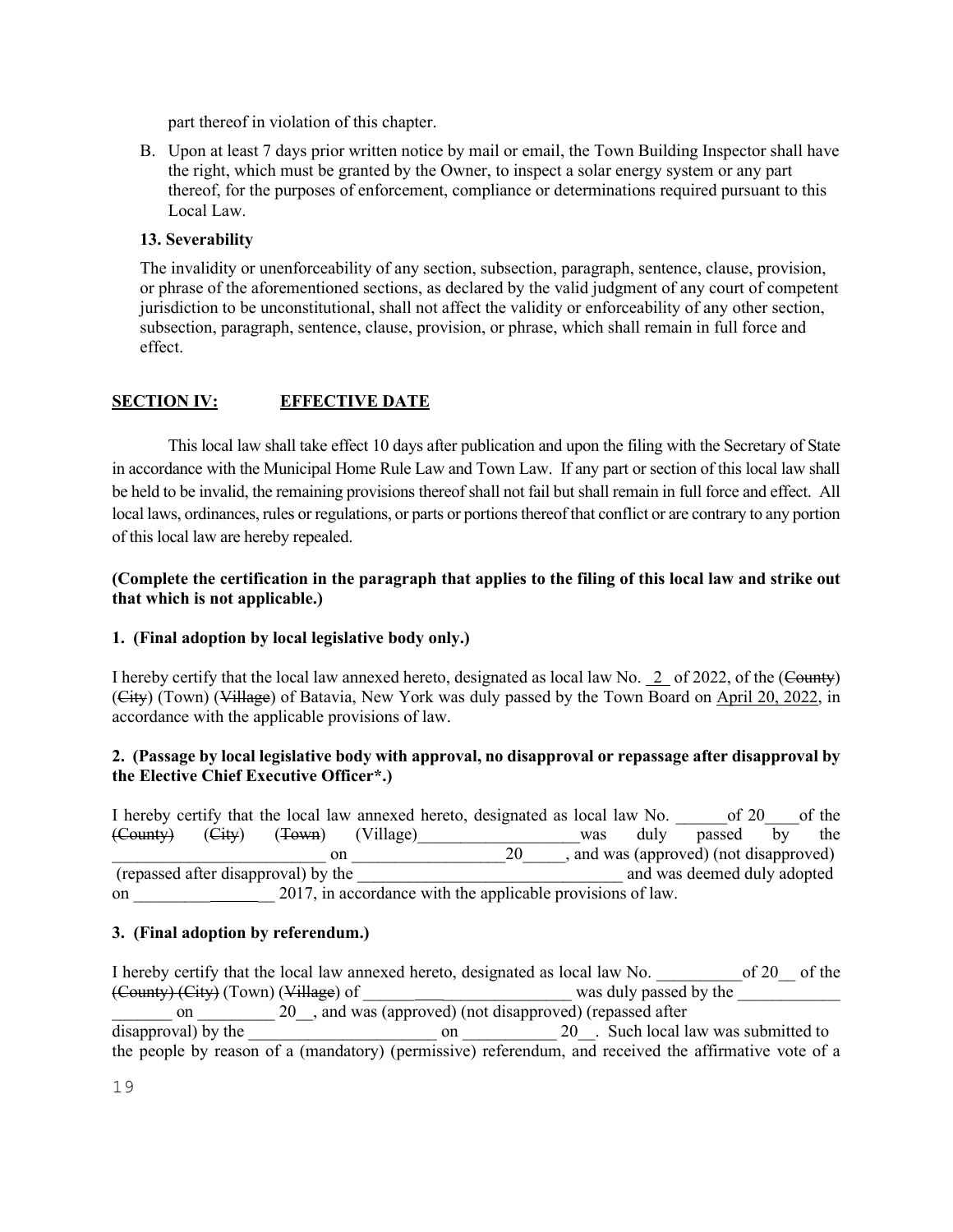majority of the qualified electors voting thereon at the (general) (special) (annual) election held on \_\_\_\_\_\_\_\_\_\_\_\_\_\_\_\_\_\_\_\_\_\_\_\_20\_\_\_\_\_, in accordance with the applicable provisions of law.

### **4. (Subject to permissive referendum and final adoption because no valid petition was filed requesting referendum.)**

I hereby certify that the local law annexed hereto, designated as local law No. \_\_\_\_\_\_\_\_\_\_\_ of 20\_\_ of the (County) (City) (Town) (Village) of was duly passed by the was duly passed by the on \_\_\_\_\_\_\_\_\_\_\_\_\_\_\_\_\_\_\_\_\_\_ 20\_\_\_, and was (approved) (not disapproved) (repassed after disapproval) by the  $\frac{1}{\sqrt{20}}$  on  $\frac{1}{\sqrt{20}}$  Such local law was subject to permissive referendum and no valid petition requesting such referendum was filed as of  $20$ , in accordance with the applicable provisions of law.

### **\* Elective Chief Executive Officer means or includes the chief executive officer of a county elected on a county-wide basis or, if there be none, the chairman of the county legislative body, the mayor of a city or village, or the supervisor of a town where such officer is vested with the power to approve or veto local laws or ordinances.**

### **5. (City local law concerning Charter revision proposed by petition.)**

I hereby certify that the local law annexed hereto, designated as local law No. \_\_\_\_\_\_\_\_\_\_\_\_\_ of 20\_ of the City of \_\_\_\_\_\_\_\_\_\_\_\_\_\_\_\_\_\_\_\_\_\_\_ having been submitted to referendum pursuant to the provisions of section (36) (37) of the Municipal Home Rule Law, and having received the affirmative vote of a majority of the qualified electors of such city voting thereon at the (special) (general) election held on  $\frac{1}{20}$  20  $\frac{1}{20}$ , became operative.

### **6. (County local law concerning adoption of Charter.)**

I hereby certify that the local law annexed hereto, designated as local law No. \_\_\_\_\_\_\_\_\_\_ of 20\_\_\_\_\_\_ of the County of \_\_\_\_\_\_\_\_\_\_\_\_\_\_\_\_\_\_\_\_\_\_\_\_\_\_\_\_\_\_\_\_, State of New York, having been submitted to the electors at the General Election of November 20 \_\_\_\_\_, pursuant to subdivisions 5 and 7 of section 33 at the General Election of November 20 and pursuant to subdivisions 5 and 7 of section 33 of the Municipal Home Rule Law, and having received the affirmative vote of a majority of the qualified electors of the cities of said county as a unit and of a majority of the qualified electors of the towns of said county considered as a unit voting at said general election, became operative.

(If any other authorized form of final adoption has been followed, please provide an appropriate certification.)

I further certify that I have compared the preceding local law with the original on file in this office and that the same is a correct transcript therefrom and of the whole of such original local law, and was finally adopted in the manner indicated in paragraph 1 , above.

 $(SEAL)$ 

Teressa M. Morasco Town Clerk, Town of Batavia

Date: , 2022

20